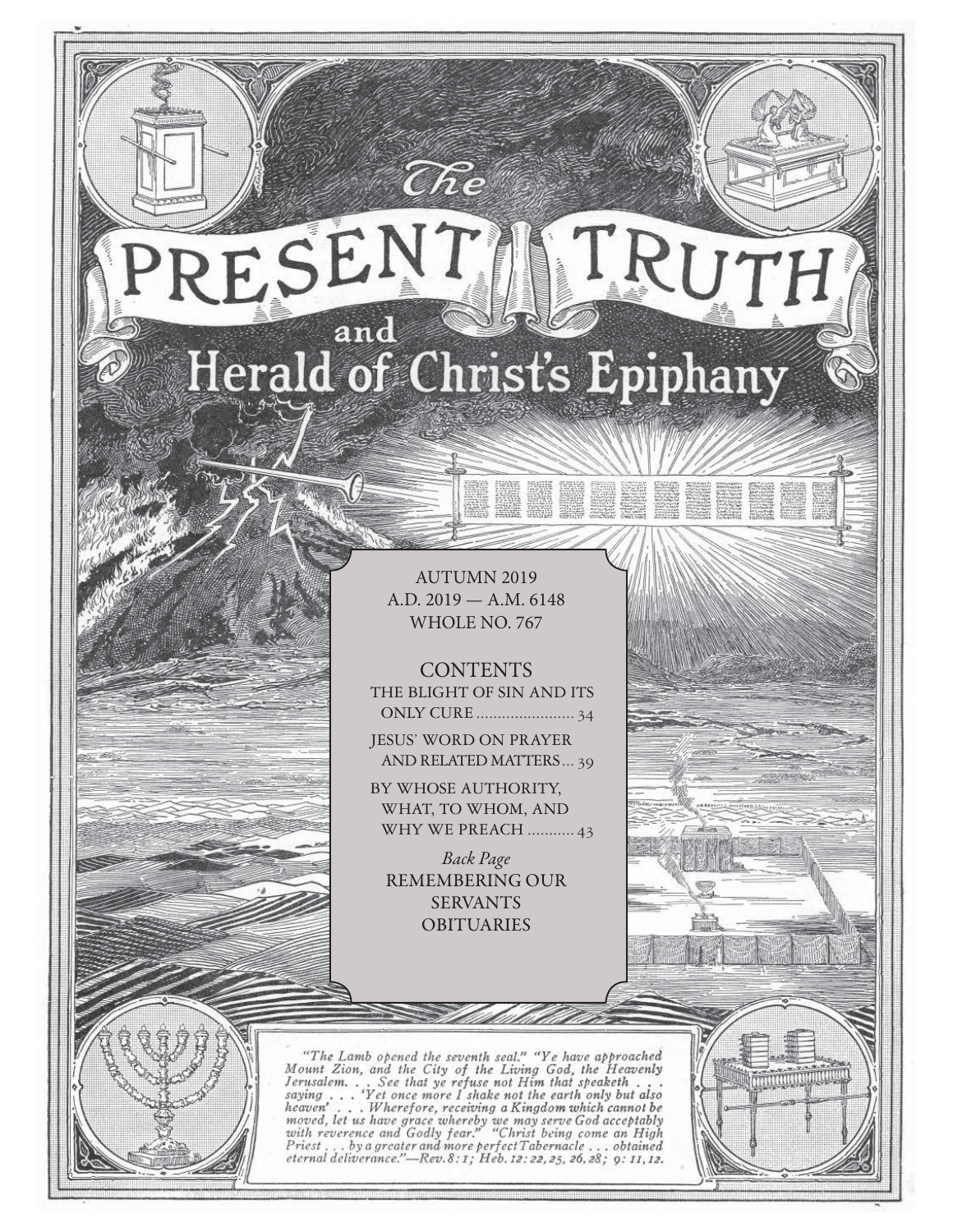# the blight of sin and its only cure

*"As Moses lift ed up the serpent in the wilderness even so must the son of man be lift ed up." —John 3:14 "Th at whosoever beliveth in him should not perish but have everlasting life." —John 3:16*

We begin this study in God's garden. Gen. 2:15 "And Jehovah God took the man, and put him into the garden of Eden to dress it and to keep it." V. 16 "And Jehovah God commanded the man, saying, of every tree of the garden thou mayest freely eat." V. 17 "but of the tree of the knowledge of good and evil, thou shalt not eat of it: for in the day that thou eatest thereof thou shalt surely die." There was no blight of sin at that time, only God asking His child to be obedient. Jehovah God next gave father Adam a helper that he would not be alone. Again God gave regulations for these two to abide in; however the serpent convinced the woman to eat of the forbidden fruit and the man also. Genesis 3:7 "And the eyes of them both were opened, and they knew that they were naked;



Free from all sects, parties, organizations, and creeds of men, but bound to God as it understands His Word, this magazine stands  $for -$ 

• The defense of the Parousia Truth, given by the Lord through "that Servant," as basic for all further development of the Truth;

• The defense of the arrangements, charter and will given by the Lord through "that Servant," as binding on controlling corporations and associations among Truth people; and for

• The exposition and defense of the unfolding Epiphany-Basileia Truth, as meat in due season for the Lord's people, as He is pleased to provide it.

and they sewed fig leaves together, and made themselves aprons." Yes, the blight of sin was upon mankind! But listen to these words of graciousness from God: Gen. 3:21 "And Jehovah God made for Adam and for his wife coats of skins, and clothed them."



Let us continue with Jehovah showing His willingness to set in place the cure for this blight of sin: Isa. 64:6 "But we are all as an unclean thing, and all our righteousnesses are as filthy rags; and we all do fade as a leaf; and our iniquities, like the wind, have taken us away." This text is in harmony with Gen. 3:7 where Adam and Eve sewed for themselves a covering of fig leaves (self-righteousness) which God cannot accept. It would be a fearful thing for us to stand before God in our own righteousness! Again Jehovah's graciousness is given in Isa. 61:10 "I will greatly rejoice in the LORD, my soul shall be joyful in my God; for he hath clothed me with the garments of salvation, he hath covered me with the robe of righteousness…" Yes, as God made for Adam and Eve a covering of skins (requiring shed blood) suggesting a future covering provided by the death of someone (a redeemer) in due time (the robe of Christ's righteousness) the only cure.

Let us turn our attention to Israel's experience in the wilderness, prolonged thirty-eight years on account of their un-readiness, lack of faith to enter Canaan at first: Num. 14:16 "Because the LORD was not able to bring this people into the land which he sware unto them, therefore he hath slain them in the wilderness." The prolonged period was doubtless a season of valuable instruction in various ways: Num. 14:34 "After the number of the days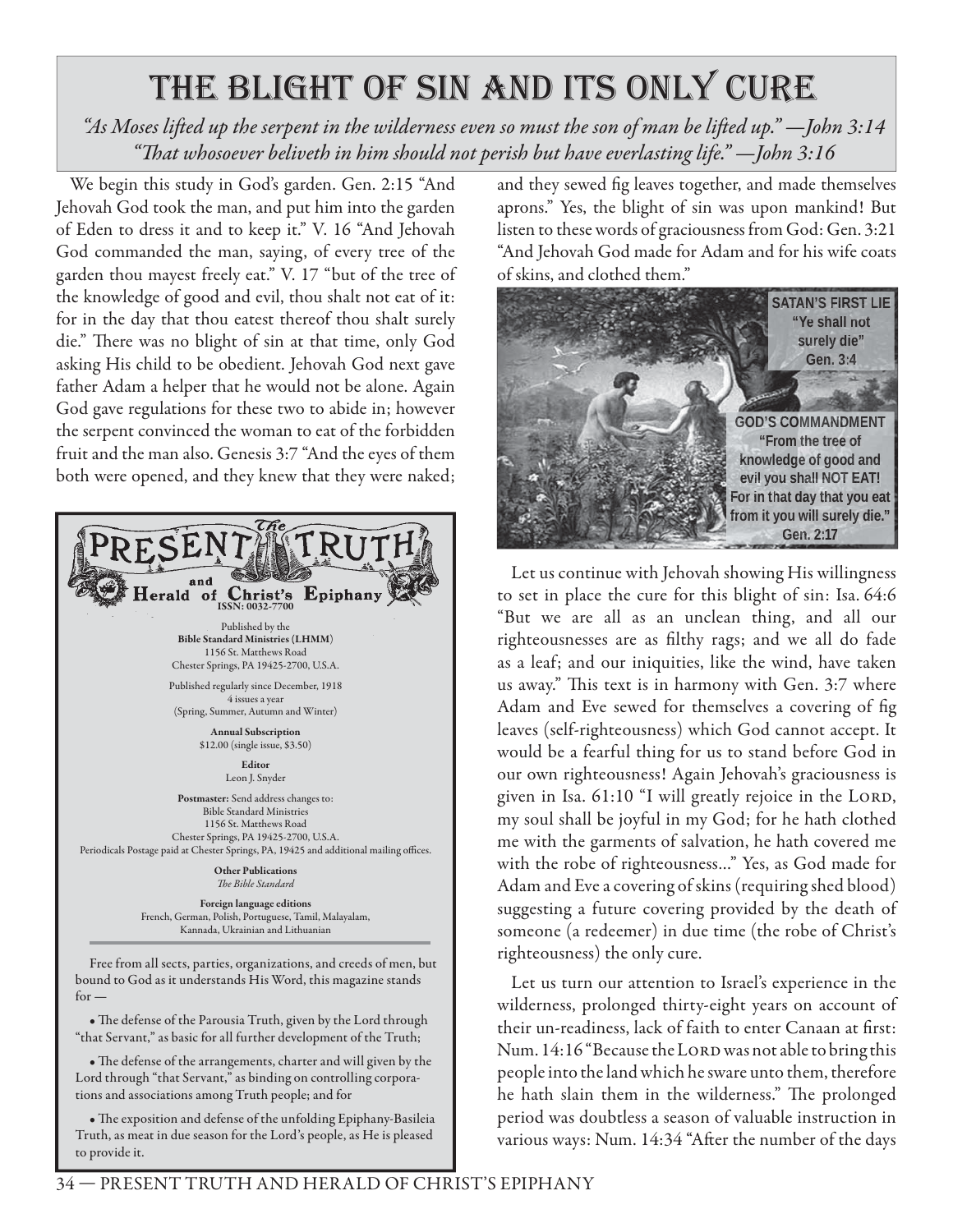in which ye searched the land, even forty days, each day for a year, shall ye bear your iniquities, even forty years, and ye shall know my breach of promise." Evidently those years of drilling in the laws, sacrifices, etc., brought the people to a comparatively moral and religious condition; so

much so that their next prominent sin was in the nature of boasting of their holiness—pride of heart. Admitting degradation and sin and faithlessness in the past, they felt that they had made great progress and should no longer be dealt with as formerly.

Again we see the filthy rags of self-righteousness ruling their hearts even though they were admitting that it had been necessary for Moses and Aaron to rule them imperiously, they denied that this was any longer necessary; and under the leadership of Korah, Dathan, and Abiram, quite an insurrection developed;—the influence extending so far that it included two hundred and fifty leaders and most prominent men of Israel. Num. 16:2 "And they rose up [those who fail to recognize Divine institutions in spiritual Israel] before Moses, with certain of the children of Israel, two hundred and fifty princes of the assembly, famous in the congregation, men of renown." Their contention was that all Israel was now holy and that, therefore, Moses and Aaron should no longer be considered the only ones with whom God would communicate, the intimation being that they were endeavoring to perpetuate a hierarchy which God had not established, and which true Israelites should not recognize. V. 3 "And they gathered themselves together against Moses and against Aaron, and said unto them, Ye take too much upon you, seeing all the congregation are holy, every one of them, and the LORD is among them: wherefore then lift ye up yourselves above the congregation of the LORD."

There is a lesson here for spiritual Israelites: It teaches us not to become heady and high-minded or boastful or proud of spiritual attainments and godliness. It teaches us that in God's estimation there is no holiness that does not include humility and full submission to the Divine arrangement. It reminds us also of the prophesied rebellion that will take place in the close of the Millennial Age, amongst those who will have reached perfection under the Millennial Kingdom, some of whom will manifest their unfitness for eternal life by a lack of submission to the Divine arrangement.

**God Is Able To Change Hearts** Gently instruct those who oppose Truth. **Perhaps God will change those people's hearts,**

and they will learn the Truth.

Moses called to him the representatives of the insubordination; kindly and patiently he reasoned with Korah, the one who responded to his call, pointing out to him the LORD's arrangement; from the others he received but an insulting refusal to discuss the question. This kindness,

forbearance and endeavor to help those whose feet were slipping out of the way, all the more commends the leader to our sympathy and appreciation, and teaches us to be gentle and patient with "those that oppose themselves" to the Divine order. 2 Tim. 2:25 "In humility correcting those who are in opposition, if God perhaps will grant them repentance, so that they may know the Truth" (NKJV). But we are not to expect success in every instance, even as Moses had no success in this case; where the heart is wrong it cannot be guided by reason; and pride, boastfulness and ambition are evidences of a wrong condition of heart.

So far from endeavoring to use force against these men, Moses took them at their word and invited them to display the powers, privileges and Divine authority which they claimed; and appointed that they should the next day meet with himself and Aaron and let the LORD by His providences decide matters. Korah's influence over the whole congregation was evidently very great; it is generally easier to influence people by telling them that they are better and greater than they had previously supposed—it works upon their pride. However, the LORD spared the people, though He gave an illustration of His indignation against their assumptions—by causing the earth to open and swallow up these three leading "holiness" rebels, their tents, families, etc., and by causing a plague to break out in the camp, in which the two hundred and fifty chief men who had joined the conspiracy died. One lesson here is that we should beware that our holiness is of the proper kind—not self-righteousness (fig leaves) but submission to the righteousness which is of God.

Although these men did not die the Second Death, but will, in due time, share in the benefits of the great atonement accomplished by the antitypical Priest, nevertheless, they typified persons who enjoying great favors of the LORD misappropriate these, applying them selfishly and in pride, will die the Second Death, and with them their allies, sharers in their sin. One would suppose that so striking a manifestation of the Divine will would thoroughly correct the wrong spirit amongst the people, and show them the difference between their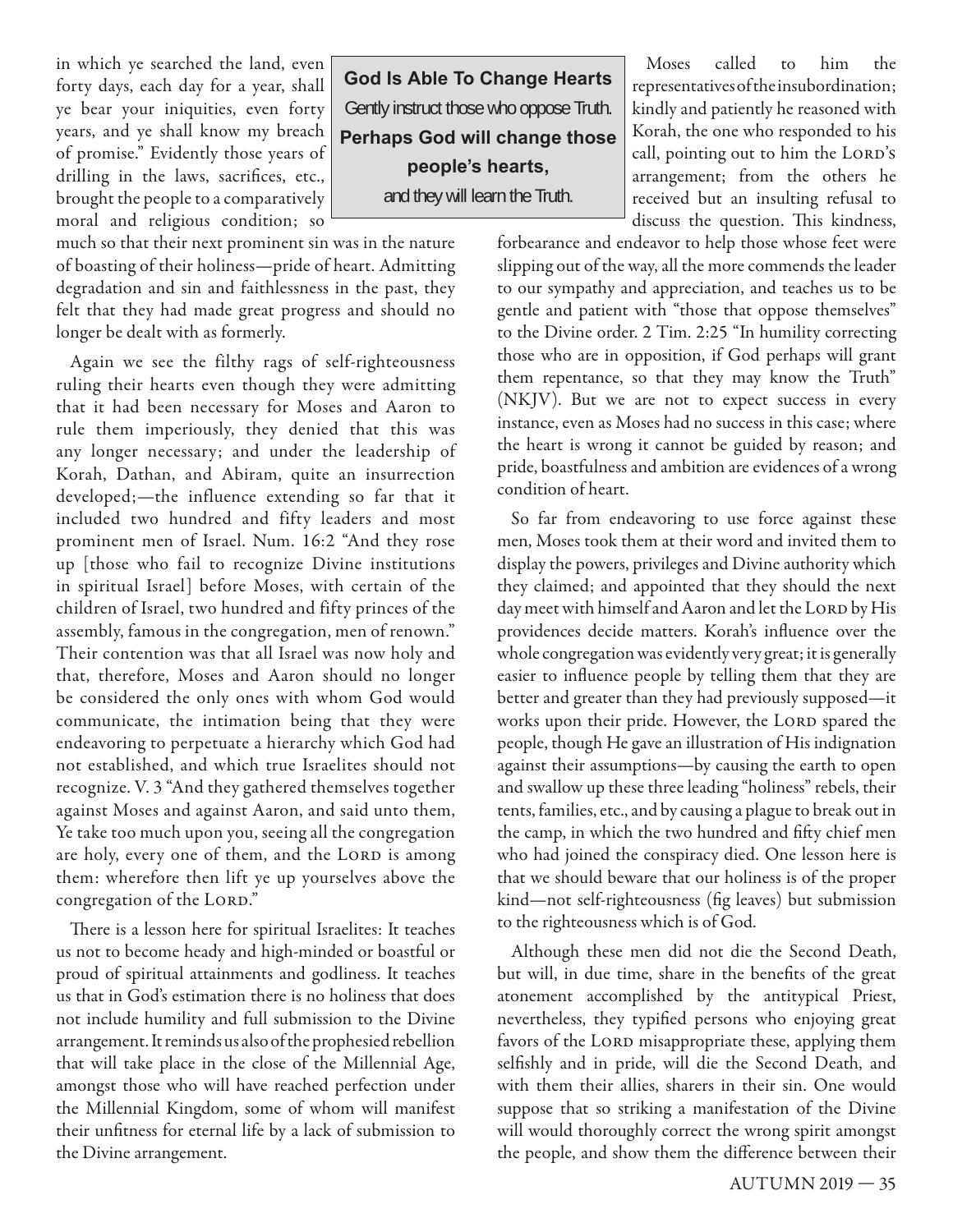boastful self-righteousness and the righteousness of full submission to the Divine arrangement which alone could have the Divine approval. But not so; human perverseness is shown in the fact that on the next day the leaders of Israel assailed Moses and Aaron with the charges that they were unholy men, murderers—that they had killed on the previous day, by some power of their own, some who were truly the LORD's people. As a consequence the LORD's indignation was enkindled against the people and they were spared, by the interposition of those whom they had traduced, only after 14,700 of their number had perished by pestilence. Num. 16:49 "Now they that died in the plague were fourteen thousand and seven hundred, beside them that died about the matter of Korah."

This same spirit of pride, rebellion, and its consequences may be noted in our day (2019); how many there are who, because not right at heart are in more or less sympathy with those with whom the LORD has no sympathy! [The inclination to think or feel alike: emotional or intellectual accord.] They have seen "heady" ones rise up in the congregation of the LORD, seeking to draw away disciples after themselves, and afterward have seen these rejected of the LORD, instead of becoming great leaders as they expected; they have seen how, in the LORD's providence, the earth [worldliness or various false ideas] swallowed them up, buried them in oblivion so far as leadership was concerned; yet after witnessing the LORD's dealings with these sifters, in putting them out of the light of present Truth, etc., they are still sympathetic with them and complain that their fall into the darkness and oblivion was not of the LORD, but the fault of His "faithful." Acts 3:22 "For Moses truly said unto the fathers, A prophet shall the LORD your God raise up unto you of your brethren, like unto me; him shall ye hear in all things whatsoever he shall say unto you." V. 23 "And it shall come to pass, that every soul, which will not hear that prophet, shall be destroyed from among the people." See P.T. #745 "Regulations concerning general leaders."

These resemble the Israelites who blamed the loss of these "renowned" would-be leaders upon the LORD's truly appointed servants, Moses and Aaron. Let us learn from this lesson to be always on the LORD's side, and to keep our hearts so free from prejudice, pride and self-will, that we may always be able to discern what is the LORD's side in every controversy. Ex. 32:26 "Who is on the LORD's side let him come unto me." Those who do not so do, are likely to lose their spiritual life as the 14,700 in this type lost natural life. However, their being deceived, amid circumstances in which the Truth could have been learned

proves that they were not living up to their privileges; and this together with their aiding and abetting sifters, made them antitypical Levites, sons of Korah.

After impressing the lesson of Divine appointment, the LORD called for the rods of the chief men of every tribe-Aaron representing the tribe of Levi, and these rods were laid over night in the Most Holy; they were brought forth the next morning in the sight of all the people, and no change had taken place in any of them except the one belonging to Aaron, which was covered with buds, blossoms and almonds. Num. 17: 8 "And it came to pass, that on the morrow Moses went into the tabernacle of witness; and, behold, the rod of Aaron for the house of Levi was budded, and brought forth buds, and bloomed blossoms, and yielded almonds." A peculiarity about the almond tree is that the fruit-buds appear before the leaves. So also was it with the Royal Priesthood: they sacrificed or began to bring forth fruit before the leaves of profession were seen.

The LORD did emphasize His choice of the tribe of Levi and of the Aaronic priesthood, and impress the lesson of their recognition upon all Israel. So, too, the LORD has chosen Christ as the High Priest of our order, or profession, and the Church and household of faith, to be associated with Him in the work of the ministry. These will ultimately be made known to all who desire harmony with the LORD; to all who will enter into the Millennial Canaan. All the people will then know that God puts a wide difference between the "household of faith" and various teachers of morality, higher criticism, etc., who have denied the faith and who are attempting to teach upon other lines than those laid down in the Scriptures, of which the cross of Christ is the center. The light, the vitality and the fruits of righteousness are centered in the household of faith, and this will be made manifest to all.

Two other incidents of about this time—the close of the wilderness detention—were the death of Miriam, Moses' sister, and the death of Aaron, his brother. The forty years being about completed, the people were ready now, under the LORD's direction, to enter Canaan. The town of Kadesh Barnea had evidently remained the center of their encampment, and their Tabernacle had evidently continued there, though of necessity so large a body of people with their flocks and herds must have roamed over quite an extensive area during those thirty-eight years, and of this we find various indications (Num. 33:19-36). The Canaanites probably feared an invasion and had to some extent fortified the country in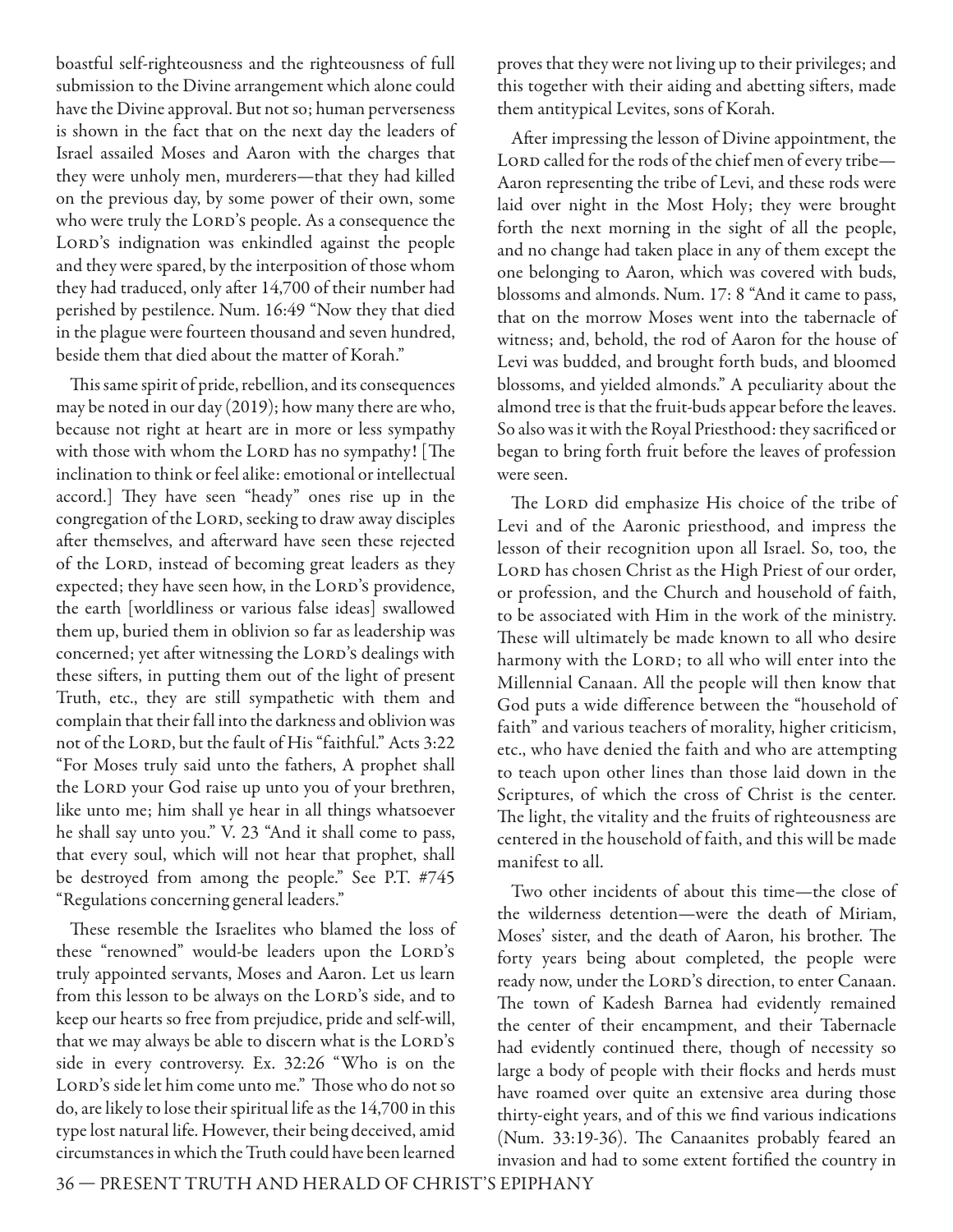the vicinity of Kadesh Barnea, the southern borders of Canaan, near Edom, and perceiving now that the Israelites were preparing to move, they made an attack upon them and took some prisoners—probably by way of forewarning and intimidating them. This was the occasion for the vow mentioned in Num. 21:2, that the cities of the Canaanites should be

utterly destroyed when taken. V. 3 need not be understood to mean that Israel vanquished the Canaanites and destroyed their cities at this time; it is rather to be viewed as a parenthesis, an explanation that afterward, during the campaign of Israel in Palestine, God in harmony with their vow, did deliver to them the cities of the land, and that they did destroy them. They called the place Hormah as a remembrance of their vow. The right of such a total destruction of an enemy and his property would not be allowed in the civilized world today; we are to remember, however, that the LORD in these dealings with Israel was making types far reaching in their significations.

In the type, the Canaanite and his citadels, etc., represented sin, its enticements, its blandishments and strong entrenchment in the weaknesses of the flesh! No compromise or truce with sin is to be made on the part of the consecrated; it is to be a war of extermination and this was the signification of the type. It helps us to understand the matter much better, too, when we know that those Canaanites who were destroyed were not turned over by the LORD to devils of eternal torment but simply went down into the great prison-house of death, just the same as their fathers had done before them. It mattered not whether these died of pestilence or by the sword—the time will come when they shall all be brought forth from the prison-house of death by the great Redeemer, the antitypical seed of Abraham, to have an opportunity of coming to a full knowledge of the Truth that they may be saved—and saved everlastingly, if they will, upon condition of their obedience and heartconformity with the Divine will. John 5:28, 29 "Marvel not at this; for the hour is coming, in the which, all that are in the graves shall hear his voice. And come forth!"

Israel made a request of the Edomites: Gen. 36:8 "Thus dwelt Esau in mount Seir: Esau is Edom [descendants of Esau, Jacob's brother], that they might pass through their country with a view of entering Canaan from its eastern side instead of from the southern. The Edomites refused the request. Num. 20:21 "Thus Edom refused

### **The Hour Is Coming A Time Appointed**

**John 5:28:29**

"Marvel not at this; for the hour is coming, in the which, all that are in the graves shall hear his voice. And come forth!"

to give Israel passage through his border: wherefore Israel turned away from him" and compelled a long and tedious journey around their territory through a very arid, barren country. It was here that the people so recently claiming to be "all holy" became so discouraged that they again wished that they were back in the land of Egypt and

murmured against God and against Moses and against the manna upon which they were still being fed. It was at this juncture as a punishment for their impatience and their despising of the LORD's leading and provision for them that the LORD sent them the plague of the fiery serpents.

We read in Num. 21:6 "And the LORD sent fiery serpents among the people, and they bit the people; and much people of Israel died." Whether the LORD specially created these serpents or whether He merely took advantage of circumstances and conditions, as when He sent them the quail, we do not know, nor does it matter. In God's miracles He generally uses means to every end; these are to us miracles because we do not fully comprehend the means employed. As for instance, in the time we now live; if we could imagine the knowledge of the method of the internet, smart phones, social media, iPads, millions of messages going through the air at once; being blotted out from the knowledge of man, the results, told in succeeding ages to people who knew not of the methods, would be as miracles. The fierceness of the attack of the serpents and the great mortality resulting amongst the Israelites might cause us to wonder, but we are to remember that it is estimated that in India, even at the present time "several thousand people annually die from the bite of the cobra."

One writer describing the bite of a certain Brazilian serpent says: "Even in those cases where the sufferer recovers, for a time the system is injured and the latent virulence of the poison can hardly be eliminated from the same even at the cost of festers, boils, and ulcerations which last for many years. The nervous system is also very much affected as faintness and paralysis are usually amongst the evidences of the strong venom which this reptile extracts by some inexplicable chemistry from perfectly harmless food."

AUTUMN 2019 — 37 The Israeliteish people had learned something through their experiences, and needed not to be told that this visitation of the fiery serpents was a chastisement from the LORD for their murmuring and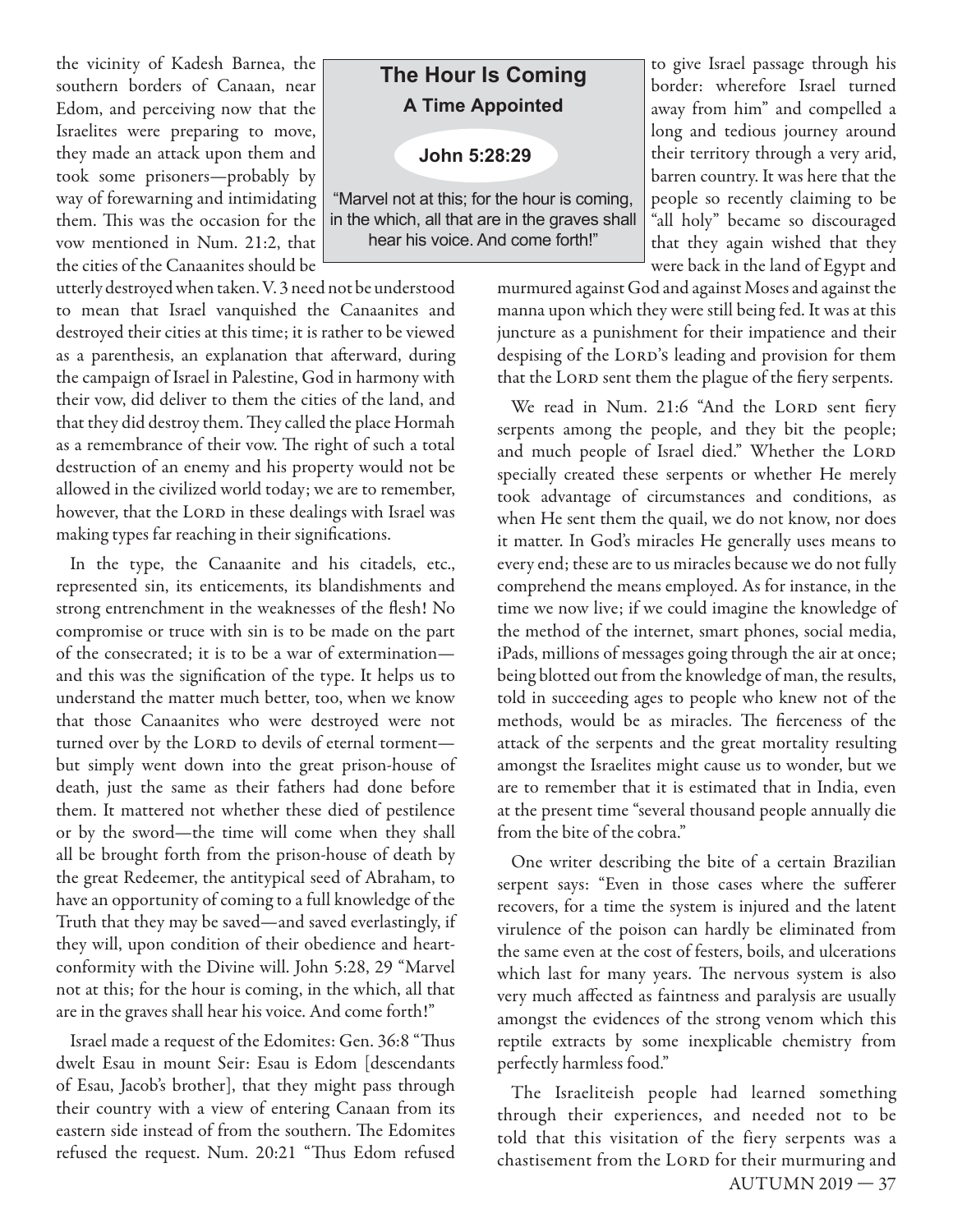rebellion. We are to learn in this connection to differentiate between such experiences on the part of the Israelites and similar experiences on the part of the world in general. We are to remember that by the Law Covenant which God made with Israel at Mt. Sinai, He specially pledged their protection from disease and every adverse influence so long as they were faithful and loyal to Him, and specially threatened that disloyalty and unfaithfulness would be punished by sickness, calamities, death, etc. (Lev. 26:3-46).

To the Israelite, therefore, sickness and pestilence meant Divine wrath—to the other nations it meant the ordinary course of events; they were neither protected from the various death scourges of the world nor were these deathdealing scourges specially sent upon them.

The people came to Moses confessing their sin and asking his mediation with the LORD on their behalf; and, God-like, Moses did not stop to chide them when they were penitent and remorseful, but presented their case before the LORD most heartily. The LORD heard and answered the petition, but in a roundabout manner, well calculated to impress upon them their dependence upon Him,—and to provide for us, spiritual Israelites, a great spiritual lesson. The remedy for the bites of the serpents was a look at a brazen (copper) serpent fastened to the top of a pole, said pole probably being carried about throughout the camp of Israel, which all the sick, suffering ones might have the opportunity of looking upon it and being healed.

We are not to question the meaning of this as a type, for our Lord Himself in our golden text ( John 3:14, 15) declares it. The serpent on the pole represented Christ on the cross. John 12:32 "And I, if I be lifted up from the earth, will draw all men unto me." True, the serpent represents sin, vileness, evil, pain, and suffering; while our Lord Jesus could be our Redeemer only because He was holy, harmless and separate from sinners. The question arises then, why was the serpent used to represent our Lord? Why was not Moses instructed to make a brazen dove, or a brazen lamb—as representative of the meekness and harmlessness and purity of Him who died for us? We answer that a correct appreciation of the answer to this question is the key to an understanding of the great atonement provided by God for man, through the "Man Christ Jesus: who gave Himself a ransom for all, to be testified in due time"  $(1 \text{ Tim. } 2:5, 6)$ . The serpent represented the atonement transaction better

**SATAN**, represents sin, vileness, evil, pain, and suffering.

**JESUS** was holy, harmless and separate from sinners. He is our Redeemer, He took away our sins.

than any other emblem could. The serpent in Eden was Satan's agent and representative in the alluring of our first parents into sin: in this sense of the word the bite of that serpent, the Devil, upon our race through our first parents, is destroying all the human family in death with the attendant pains and sufferings on account of which the Apostle declares, "The whole creation groaneth and travaileth in pain together" (Rom. 8:22).

It is impossible to get rid of the sin-virus of "that old serpent"; there is no remedy

that WE can apply. Mankind can only look to God for help; and the help which God provides is through the sending of His Son, the undefiled One. Nor will it do that that undefiled One should visit us and know our troubles and sympathize with us, and counsel us how to get rid of sin. No, this is not sufficient; He may not contradict or undo the Father's decrees, although He may fulfill them—He may take our place, He may bear our penalty. And the Apostle expresses it, He who knew no sin was made sin (offering) for us, that we might be made right in the sight of God through Him (2 Cor. 5:21). The serpent then represented sin, in every sense of the word; and as the whole world was bitten or inoculated, our Lord must take the place of the sinner in order that the sinner might be made free from the sentence; and this is why it was a serpent that was raised on the pole.

As the bitten Israelite looked to the brazen serpent and was healed in response, so in the antitype we who are bitten by the serpent of sin, and who are writhing and dying under its virus must look with the heart warming, energizing holy Spirit of understanding, now the eye of the faith. Yes, we must look unto Jesus. We must see Him as the serpent, as the One who took our place, bore our sin-penalty, became our substitute and bought us from under the sentence of death. It was not sufficient that the Israelite looked into the sky or looked at a lamb, what was necessary is that he look at the brazen serpent. So with us, we cannot look at Jesus in various lights and shadows, some believing one thing and some another respecting Him; for according to the Divine arrangement only the one kind of faith in Christ is efficacious—and that is the faith which recognizes Him as the ransom for all. 1 Timothy 2:5 "For there is one God, and one mediator between God and men, the man Christ Jesus"; v. 6 "Who gave himself a ransom for all, to be testified in due time." Yes. Jesus is our substitute. Men should get some blessing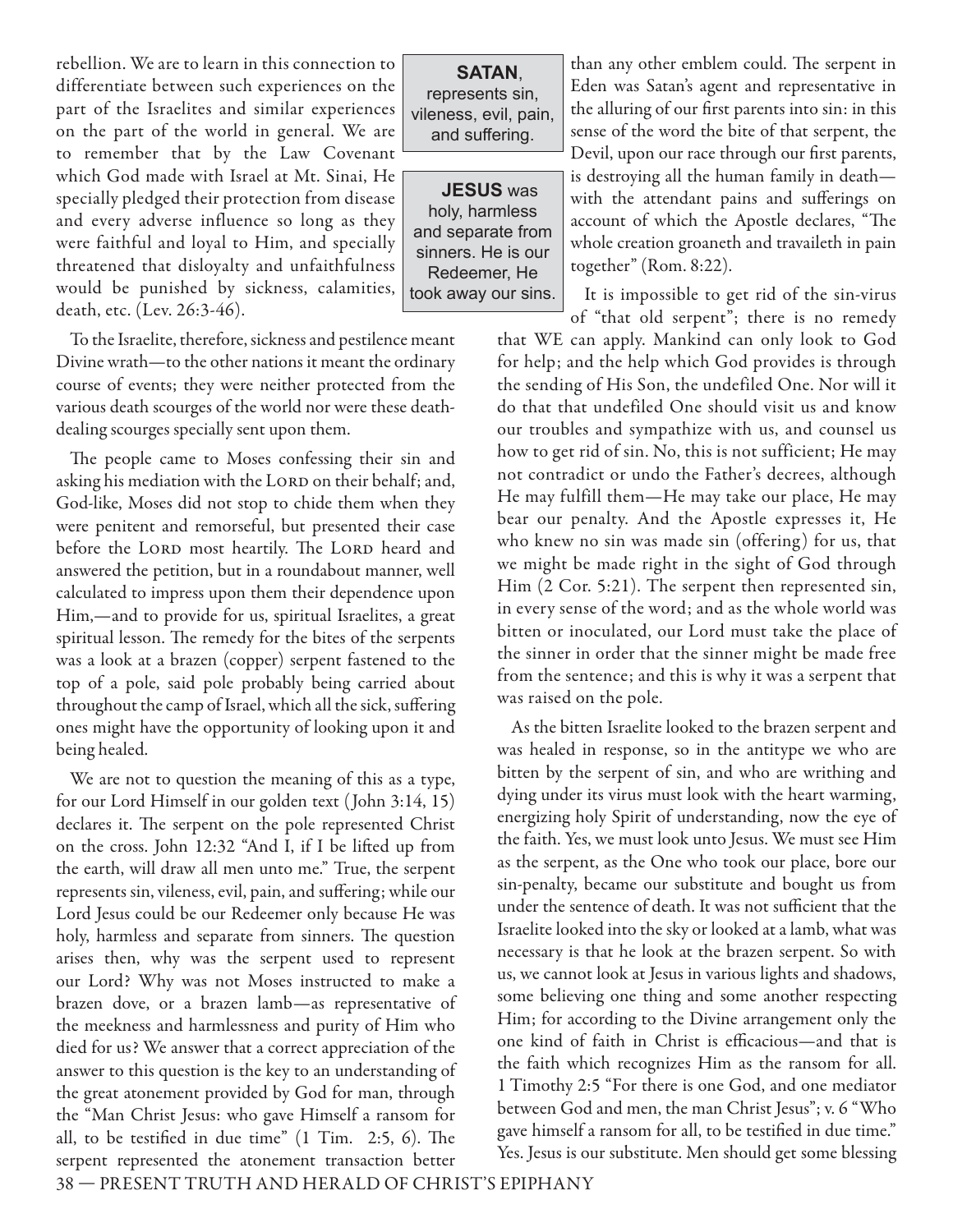from looking at Jesus as a great, model man, a great Jew, a great teacher, etc.; and they find such a look profitable, morally, mentally, physically; but from such a view they cannot get eternal life, they will still perish from the bite

of sin unless they do more than this. Only those who view Him as the antitype of the serpent in the wilderness have His promise of forgiveness, and acceptance with God unto eternal life.

# jesus' word on prayer and related matters

*"Ask, and it shall be given you; seek, and ye shall find; knock and it shall be opened unto you"* Luke 11:9.

We believe that our dear Heavenly Father and our dear Lord Jesus will be pleased for us to use in a special way these words of Jesus on prayer and related matters and our attitude in this connection. In the preceding context (vs. 1-8), we are told that one of Jesus' disciples, after noting that He was praying, asked Him to teach them to pray. Our Lord graciously granted this request and gave them the beautiful model prayer recorded in (vs. 2-4), with its reverent invocation, praise, petition, confession, etc.

Then Jesus gave an illustration (vs.  $5-8$ ) of a man going to the home of a friend at midnight and urgently asking for bread because of getting an unexpected guest and having little or no food for him. The friend, with family all settled in bed for the night, would of course rather not be disturbed and arise to get the bread for the man, but he nevertheless would do so because it is an acquaintance coming with great need and importunity.

Jesus used this illustration, as He did the parable of the importunate widow (Luke 18:1-8), to emphasize the importance of regularity, importunity and perseverance in prayer. In Eph. 6:18 "Praying always with all prayer and supplication in the Spirit and watching thereunto with all perseverance and supplication for all saints" (see also Col. 4:2). It was with these thoughts in mind and in this setting that Jesus spoke the words of our text, giving His disciples loving exhortations in connection with prayer, telling them to ask, seek and knock. We will now consider in sequence these three prayer exhortations of Jesus.

#### **"ASK, AND IT SHALL BE GIVEN YOU"**

Jesus desired His disciples to realize that they were to come—regularly and perseveringly, in His appointed way—to the Heavenly Father with their prayer requests, great and small, in all the affairs of life. They were and are never to feel that He is too busy with other matters to listen to their prayer requests, for He has many angels that assist with hearing and answering their prayers.

One of the reasons that many Christians, including some Truth-enlightened ones, are not living a rejoicing, victorious Christian life is that they have not been asking presenting their petitions—regularly and perseveringly, and then watching carefully for God's answers. Some

continuously make the mistake of carrying their burdens around with them, instead of casting their burdens on the LORD, going to Him in prayer with them, asking Him to help bear them, and then going onward with songs of praise in their hearts.

We are to have (and not resist) a good urging to get on our knees in prayer and supplication whenever reasonably possible, "O come let us worship and bow down: let us kneel before the LORD our maker" (Psa. 95:6, Luke 22:41). At other times we lift our minds and hearts to our LORD in prayer. A story is told of a congregation that was seeking a pastor and the question came up as to how tall he should be? One answer was "Tall enough to reach heaven when on his knees."

The Apostle James says, "Ye have not, because ye ask not" (James 4:2). But he shows also that we can ask in a wrong way. "Ye ask, and receive not, because ye ask amiss, that ye may consume it upon your lusts [selfish desires]" (James 4:3). We are to examine carefully our motives for our prayer requests that we do not ask with the purpose of satisfying our selfish desires. To avoid asking amiss in our prayer petitions, we should ask in Jesus' name. He told His disciples, "Whatsoever ye shall ask in my name, that will I do, that the Father may be glorified in the Son. Hitherto have ye asked nothing in my name: ask, and ye shall receive, that your joy may be full" (John 14:13; 16:24).

Also, we should follow Jesus' twofold instruction in John 15:7: "[1] If ye abide in me, and [2] my words abide in you, ye shall ask what ye will, and it shall be done unto you." If we abide in Him, it means that we by repentance, faith in Jesus as Savior, and consecration have come into Him, in the sense of having accepted His Headship, and additionally that we remain in Him. It means also that we have the words of Jesus—and the Prophets and Apostles—abiding in us, that we govern ourselves and our conduct by the teachings of the Bible, the Word of God, for us as followers of Christ.

Additionally, we are to ask in faith, believing that God will answer our prayers sooner or later, in His own time and way, according to His wisdom. Jesus said, "If ye have faith . . . if ye shall say unto this mountain [the kingdom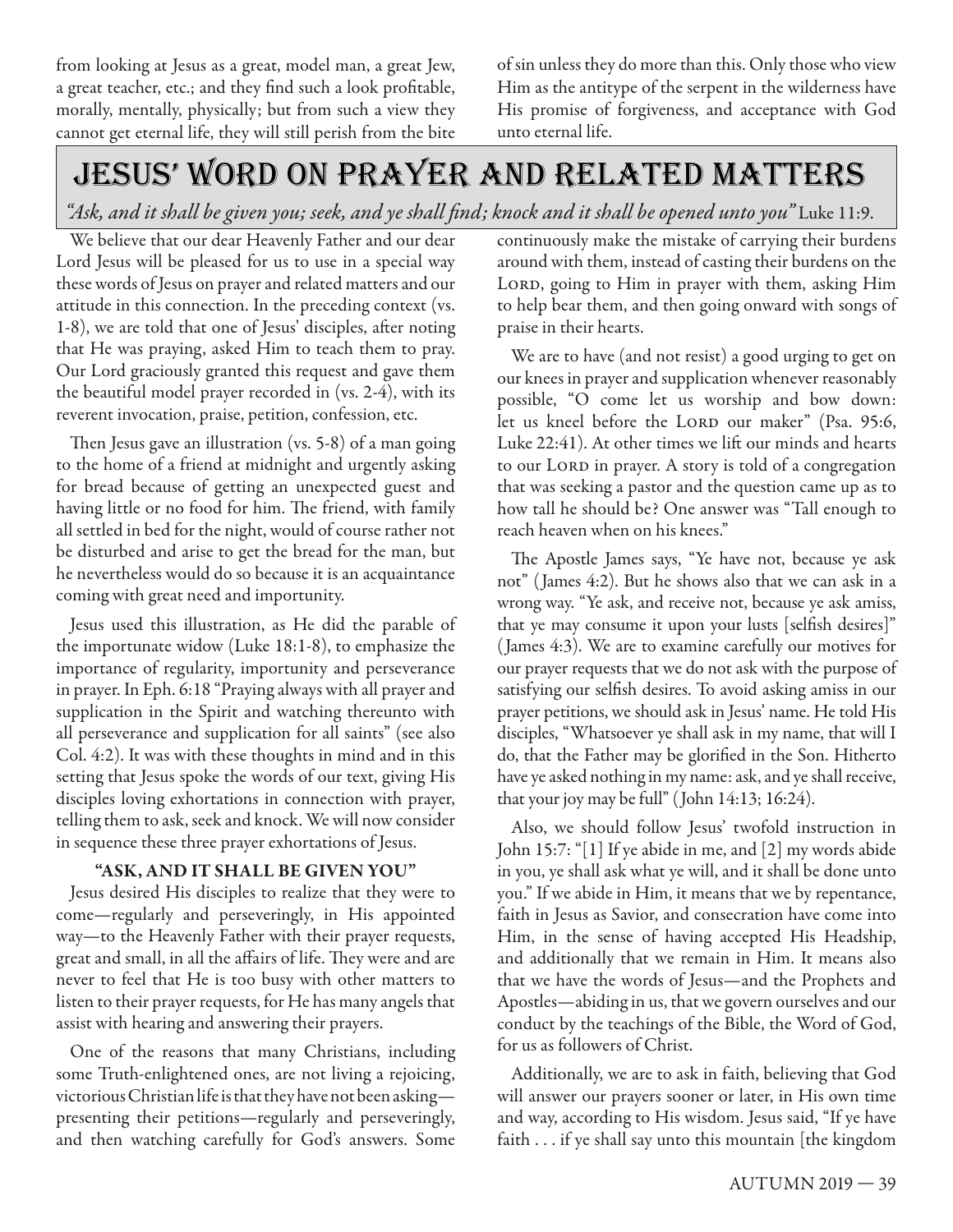of Satan, the Evil One], Be thou cast . . . into the sea [the restless masses of mankind], it shall be done. And all things, whatsoever ye shall ask in prayer, believing, ye shall receive" (Matt. 17:20; 21:21, 22; Luke 17:6).

Furthermore our petitions are to be made with gratitude. This is emphasized in Phil. 4:6,  $7$  (see ASV): "In nothing be anxious; but in everything by prayer and supplication with thanksgiving let your requests be made known to God. And the peace of God which passeth all understanding, shall guard your hearts and your thoughts in Christ Jesus." See also Col. 4:2.

Another important consideration in connection with our petitionary prayers and other prayers is praying together. Jesus emphasized the importance of this to His disciples in Matt. 18:19, 20. If family prayer has not been instituted or has been neglected, it should be arranged for on a regular basis. It is usually true that "the family that prays together stays together." The LORD's people are to have prayer and supplication together in meetings and at other times. Some of God's richest blessings, such as the blessing at Pentecost (Acts 1:14; 2:1), have come after brethren have prayed together in one accord.

The Bible emphasizes praying for one another, especially when brethren are undergoing severe temptations to evil and other difficult trials (Luke 22:31, 32; John 17:9, 11, 15; Acts 12:5; Phil. 1:4, 9; Col. 1:9; 2 Thes. 1:11; 3:1; Heb. 13:18). Samuel strongly emphasized the necessity of praying for others of God's people, saying, "God forbid that I should sin against the LORD in ceasing to pray for you" (1 Sam. 12:23). Our prayers should not be formal prayers, without the heart in them. They should be heartfelt, fervent, regular and persevering, as 1 Thes. 1:2 says "We give thanks to God always for you all, making mention of you in our prayers." Also 2 Tim. 1:3 and other Scriptures show this.

If we ask in harmony with these conditions that Jesus and the Apostles specified, we can be confident that our prayers will be effectual. We will in Jesus' name, with heartfelt fervency and thanksgiving, make our requests known to God. We will ask for spiritual things as the predominant part of our prayer requests; we will ask mainly for an enlargement (2 Cor. 6:13) in knowledge, grace and service for ourselves and others, that thereby we may glorify our Father in heaven; we will ask for the fruits of the Spirit—faith, hope, self-control, patience, piety, brotherly kindness, unselfish, disinterested love, this one especially, (Luke 11:13; 17:5; Gal. 5:22, 23; 2 Pet. 1:5-11).

If we follow the Lord's instructions, our petitions for temporal things will be rather general, limited and few.

Aside from thanking God for and asking for daily food and other necessities of life, we will not usually pray for temporal things. We will recognize that our Heavenly Father knows our needs about temporal things and will supply what is needed without our continually imploring Him for them and making many specification (Matt. 6:32).

The Bible refers also to supplication, which is an intensified and urgent asking, e.g., in Eph. 6:18, "Praying always with all prayer and supplication in the Spirit, and watching thereunto with all perseverance and supplication for all saints." See also Acts 1:14; Phil. 4:6; 1 Tim. 2:1; 5:5. God's limitless resources can answer all proper requests.

These things are well illustrated in the great water systems of large cities. Ordinary daily calls for water are like the usual daily prayers. Emergency calls for water, as in the case of a great fire, are like supplications. When the emergency calls come, huge pumps are activated to supply more water and pressure in a time of special need. These pumps and their great reservoirs are like unto God's unlimited resources.

#### **"SEEK, AND YE SHALL FIND"**

In addition to being askers in proper ways, we should be seekers in proper ways. After seeking for and finding God (Psa. 14:2; Heb. 11:6) and then Christ as Savior and Lord (in consecration), we are to continue Christian discipleship and Truth-seeking. Jesus said, "If any man will do his will, he shall know of the doctrine, whether it be of God" ( John 7:17). "If ye continue in my word, then are ye my disciples indeed; and ye shall know the truth, and the truth shall make you free" ( John 8:31, 32).

The entire life of the Christian is to be one of Truthseeking, of seeking to add to and then retain the Truth found. We read "If any of you lack wisdom, let him ask of God, that giveth to all men liberally, and upbraideth not; and it shall be given him. But let him ask in faith, nothing wavering" ( James 1:5, 6). "If thou seekest her as silver, and searchest for her as for hid treasures, then shalt thou understand the fear [reverence] of the LORD, and find the knowledge of God. For the LORD giveth wisdom: out of his mouth cometh knowledge and understanding. He layeth up sound wisdom for the righteous" (Prov. 2:4-7).

But we are not to seek in the creeds and teachings of Babylon for the Divine wisdom as due in our day. We are to remember that Great Babylon has since 1878 been cast off from mouthpiece-ship for the LORD, and that the voice of the Bridegroom and the Bride is no more heard in her, speaking through her instrumentality (Rev. 18:23). We are to remember that in Babylon there is a famine for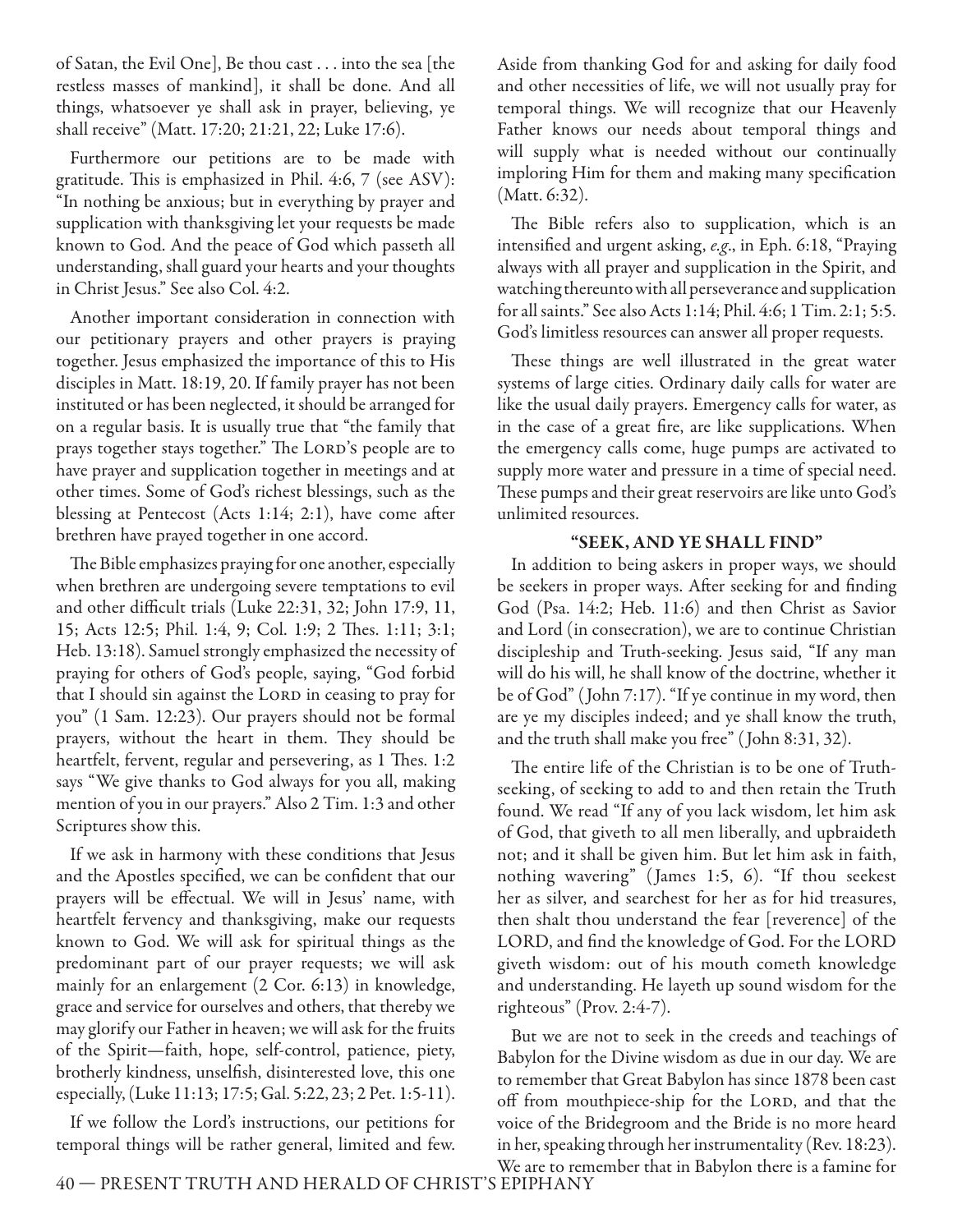hearing the Truth as due. There one may "run to and fro to seek [the Truth as due from] the word of the LORD, and shall not find it" (Amos 8:11, 12). The seeking by Christ's disciples is to be primarily for the Truth and its Spirit and service and other things pertaining to the Kingdom of God and the righteousness connected with it. May God help us all to do this in the new year and always!

In Matt. 6:25-34 (ASV), Jesus exhorts along this line: "Be not anxious for your life, what ye shall eat, or what ye shall drink; nor yet for your body, what ye shall put on. Is not the life more than the food, and the body than the raiment?" He then calls attention to the birds and God's feeding them and the lilies and God's beautifully clothing them, and to the fact that earthly things are the main objects sought by the heathen.

Jesus then tells His disciples, "Your heavenly Father knoweth that ye have need of all these [earthly] things. But seek ye first [primarily] his kingdom, and his righteousness; and all these things shall be added unto you. Be not therefore anxious for the morrow: for the morrow will be anxious for itself. Sufficient unto the day is the evil thereof."

Jesus said, "If any man will come after me, let him deny himself, and take up his cross, and follow me. Whosoever shall seek to save his life [his present earthly life] shall lose it; and whosoever shall lose his life [his present earthly life—by living a life of self-denial for Christ's sake] shall preserve it [gain everlasting life in the Kingdom]. For what is a man profited, if he shall gain the whole world, and lose his own soul [life—the future life in the Kingdom]" (Matt. 16:24-26; Luke 17:33)?

We are to seek the higher things, to train our affections to attach to them. The Apostle shows this in Col. 3:1 (ASV): "If ye were raised together with Christ [if you have experienced the beginning of the resurrection process, in your heart and mind], seek the things which are above, where Christ is, seated on the right hand of God."

We are ever to be mindful that in "this present evil world" (Gal. 1:4), "we have no continuing city." Like the Ancient Worthies, we are to regard ourselves as strangers and pilgrims in it, desiring and seeking a better city, a city to come, the New Jerusalem, whose Builder and Maker is God (Heb. 11:10, 13-16; 13:14). Amid the prevailing discontent, agitations and clamoring for real or alleged rights, and strife, war, revolution, anarchy, etc., of this present great Time of Trouble, God's people are to "seek peace, and pursue it" (1 Pet. 3:11, ASV).

God's people as well as others are to "seek righteousness, seek meekness." The result of doing this is that "it may be

ye shall be hid in the day of the LORD's anger" (Zeph. 2:3). It does not say that all those seeking righteousness and meekness will be hid, but may be hid. The righteousness and meekness seekers will have many advantages over others. Their manner of life and habits of thought, as well as their sympathies for the right, which will enable them to grasp the situation of affairs and also the Bible account of the trouble and its outcome, will all conspire to make them suffer less than others—especially from harassing fears and forebodings. God's people will be able to say with the Psalmist, "I sought the LORD, and he heard me, and delivered me from all my fears" (Psa. 34:4; 27:1). "Perfect love casteth out fear" (1 John 4:18).

As with the asking, so with the seeking—it is not to be done selfishly-"not after your own heart and your own eyes" (Num. 15:39)—but in unselfish love. "Love seeketh not her own" (1 Cor. 13:5). "Let no man seek his own, but each his neighbor's good" (1 Cor. 10:24, ASV). We cannot seek listlessly, half-heartedly, but whole-heartedly. "Blessed are they that keep his [the LORD's] testimonies, and that seek him with the whole heart" (Psa. 119:2). Our seeking for eternal life is not to be done intermittently, but with perseverance, "by patient continuance in well doing" (Rom. 2:7).

#### **"KNOCK, & IT SHALL BE OPENED UNTO YOU"**

In addition to being askers and seekers, we are to be knockers. In matters of doctrine and practice there are some things that have figurative doors closed to us, and on which we are figuratively to knock, if after considering everything carefully we believe the LORD would have us seek to enter them.

Some matters of doctrine, of Divine Truth, have been figuratively sealed, and are like a closed door to God's servants and to His people. We know, however, that the Lord Jesus, the Lamb who was slain, rose from the dead and is exalted with the Father, has become the Interpreter of God's Word and has been opening the great book (God's Plan), sealed with the seven seals of Rev. 5 and through His chosen servants has been revealing much Truth as due, especially here in the end of the Age. God's consecrated people may figuratively knock on the doors of doctrinal things which our LORD has expounded through His chosen servants, including those here in the end of the Age, but which are closed to their own understanding; and so as they are opened to them, they may experience much enlightenment and blessing, which many can testify that they have received. He has indeed opened the eyes of understanding of such, so that they can indeed say, "I may behold wondrous things out of thy law" (Psa. 119:18).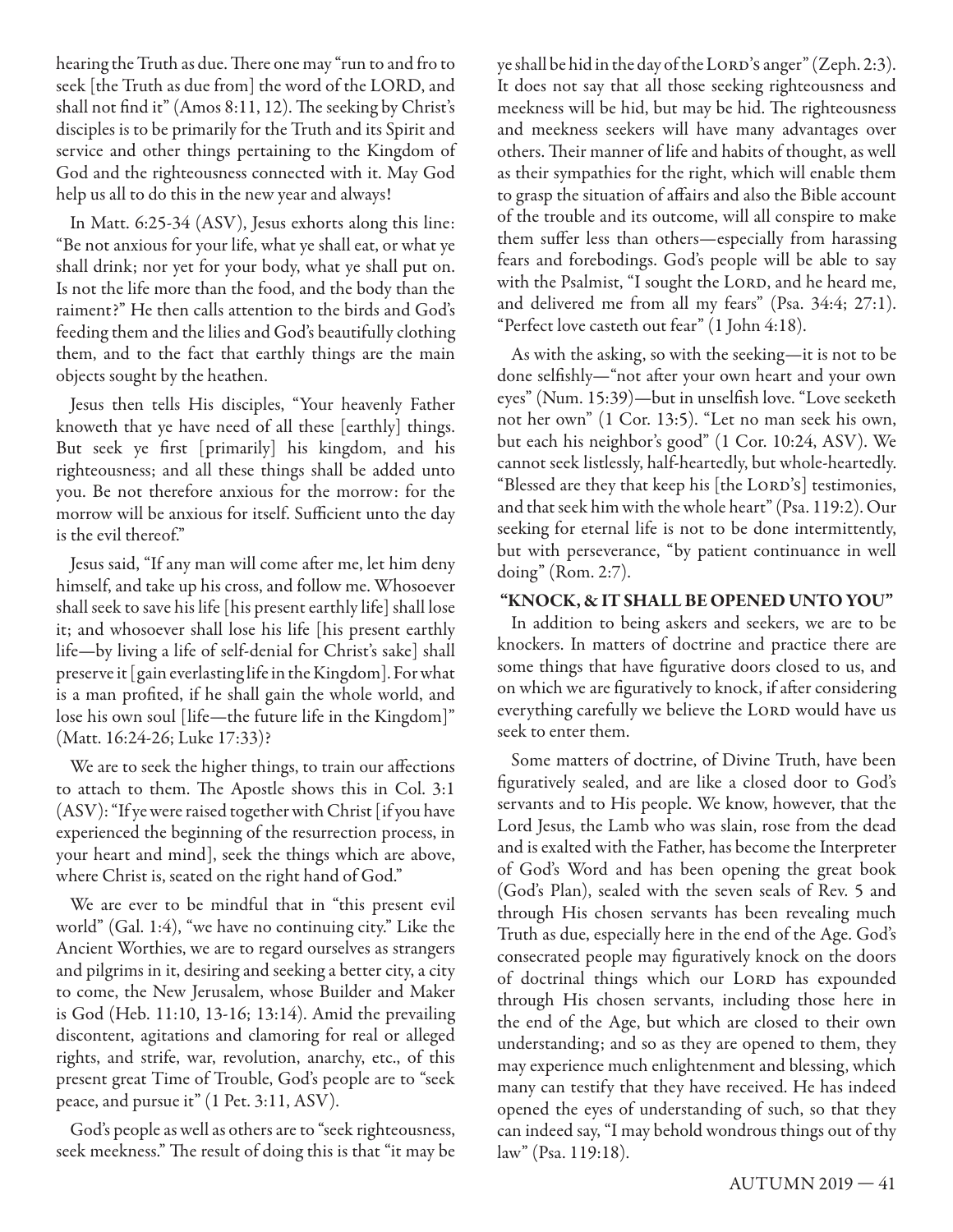Some things in connection with the gifts and callings of God (Rom. 11:29) are likened to closed doors on which we should *not* knock. According to the Scriptures, reason and facts, our Lord, the Great Master of the LORD's House (Heb. 3:6), closed finally and forever the door of entrance into the High Calling in the Fall of 1914. On this closed door we are *not* to knock and seek admittance, as some unfortunately have been doing since the Fall of 1914, clamoring to get in. Some of such are set forth in Luke 13:24-26 as saying, "Lord, Lord, open to us." But He says to them, "I know not whence ye are"—I do not recognize you as prospective Body members. Even though they say, "Have we not prophesied in thy name? and in thy name have cast out devils . . . and done many wonderful works?" (Matt. 7:22), etc., He will still give them the same answer: door closed!

But God's gifts and callings are not limited to the Gospel-Age spiritual elective calling. He now has another door open to new consecrators—the high privilege of becoming of "those consecrating between the Ages" (PT '77, p. 6), who are also of Abraham's pre-Millennial seed, who will be associated in service during the Millennial Mediatorial Reign of Christ, with the Worthies. These new consecrators are the Consecrated Epiphany Campers. We encourage new consecrators to enter into this open door, for it also will, in God's due time, be shut.

In matters of serving the LORD, the Truth and the brethren, there are various doors of service. If after considering carefully, in harmony with the spirit of a sound mind, our talents, our obligations, our situation, etc., we believe that it is God's will to enter into a door or doors of service, and we are not sure if they are open or fully open to us, we may figuratively knock on them. Sometimes we think we should enter into a service but God by His providences will indicate after our "knock" that the door is closed. But if the door seems open, we are to enter promptly and joyfully.

The Apostle Paul and Timothy figuratively knocked on a door to go into Bithynia, but the Lord in some way did not allow them to enter it, keeping them from going into Asia, instead showing them an open door into Macedonia, in Europe (Acts 16:6-10). Evidently He then desired the gospel to go to Europe instead of Asia. While in Troas, the Apostle evidently was knocking on a door of service and one was opened by the Lord: "When I came to Troas to preach Christ's gospel and a door was opened unto me of the Lord" (2 Cor. 2:12). When in bonds in Rome, the Apostle was figuratively knocking again, asking for prayer "that God would open a door of utterance, to speak the

mystery of Christ (Col. 4:3).

Likewise, all of God's consecrated people should be looking for and knocking on doors of service. Bro. Russell gives some fine encouragement along this line in the April 7 and Dec. 10 Manna comments (from R 2004 and R 2888). He states: "If you have no burning zeal to preach the good tidings of great joy, pray earnestly and faithfully and persistently for it, and strive for it, and you will soon have it. If you have a zeal and love for the Gospel, and lack ability to present it, pray for the ability, while you make full use of what you have. If you have the zeal and ability, and lack an opportunity, take it to the LORD in prayer as soon as you can, telling Him that you are faithfully using all the opportunities you have. Then watch for more opportunities, without slacking your hand to use the very humblest and smallest within your reach."

"In whatever department of the LORD's service He is pleased to open the door of opportunity to us, we should enter it promptly and with energy—with zeal for Him and for the cause to which He has called us. This is one condition of our acceptableness with Him. If we are slothful, inattentive to opportunities, undoubtedly they will be removed from us, and given to others, for the LORD is abundantly able to raise up one or another to serve His cause without interfering with, or overruling our free moral agency. Let us more and more appreciate what a privilege we enjoy in being co-laborers together with God, and especially in connection with this great service which our Lord and Master Jesus is exercising, and to fellowship in which we have been called."

May our gracious and loving Heavenly Father bless by Christ His children richly and abundantly through this text throughout eternity, as they accordantly become more prayerful, and properly ask, seek and knock, and from His bountiful hand receive through Christ great blessings of grace, Truth and service, especially more of the holy Spirit in its fruits in their hearts and lives, that others may see that they have been with God and Jesus and have learned of Them, that They may be glorified!



42 — PRESENT TRUTH AND HERALD OF CHRIST'S EPIPHANY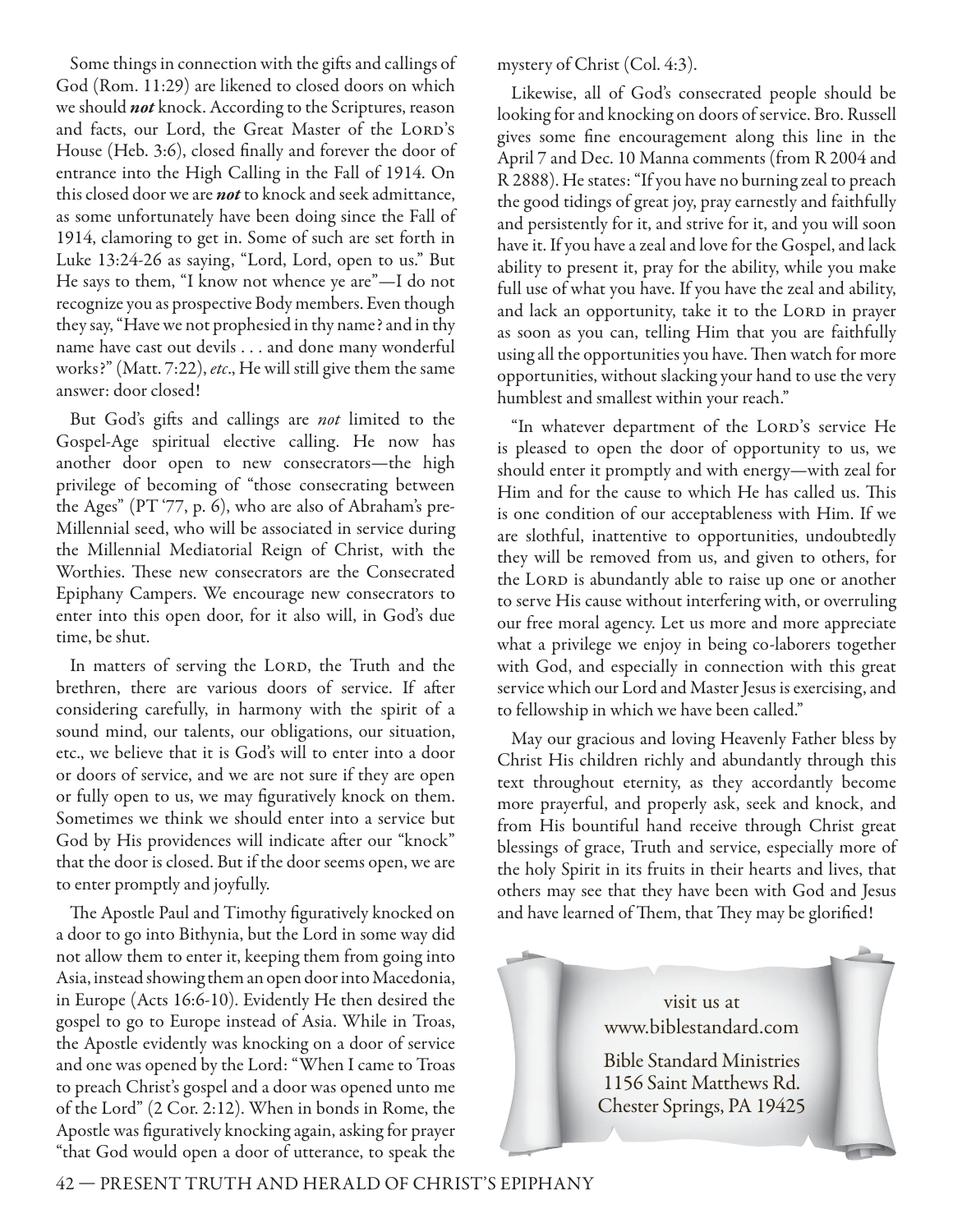## **BY WHOSE AUTHORITY, WHAT, TO WHOM AND WHY WE PREACH Isaiah 61**

Isaiah. 61:1-3 is recognized as among the most beautiful and meaningful passages in the Old Testament. It has been a rich blessing to God's true people from Isaiah's day onward, including our day. It tells us by whose authority, what, to whom and why to preach. Some regard it as applying only to Isaiah, but it obviously is also prophetic, having a much greater and wider application later. We know this because our Lord Jesus in His first recorded discourse at His First Advent (Luke 4:16-19) applied it to Himself and His anointing to preach. Isa. 42:1 likewise refers prophetically to Jehovah's bestowing His holy Spirit, His holy power and disposition, on Jesus.

And, in a subordinate and lesser sense, Isa. 61:1- 3 refers prophetically to the anointing of the Body members of Christ, and in principle to the authorization received by the Great Multitude and also "Those Consecrating Between the Ages" (R 5761), for they also if faithful will eventually receive, as their reward, service as Princes and Nobles in the Kingdom, though not nearly as great as that of the Kings and Priests—the Little Flock and the Ancient Worthies and the Great Company. In PT  $42$ , p. 79, we find the questions, "What should Youthful Worthies answer when asked as to what gives them authority to preach?" Does Isa. 61:1-3 apply to them? The reply is: Yes! While Isa.  $61:1-3$  on its very face applies primarily to the Christ class, it contains a principle that is applicable to all who have the holy Spirit actually or reckonedly. The Little Flock and Great Company have the holy Spirit actually as new creatures; and the Youthful Worthies actually have the holy Spirit on the human plane. How nice the principle contained in Isa. 61:1-3 applies to all four of these very elect classes.

As God's wonderful plan unfolds we are given insight into the Worthies as Princes and how they will have able assistants in the *quasi-elect* (especially in the Consecrated Epiphany Campers), according to their varying abilities, for apparently the *quasi*elect are represented among the subordinate Princes or Captains. They will assist the non-elect, the "daughters" (Isa. 60:4; Joel 2:28), up the Highway. Advancing Truth brings to our attention that while the Ancient and Youthful Worthies are the primary Millennial Princes, in a wider sense the Princes are the Consecrated Epiphany Campers (PT '84, p. 93).

The Bible teaches that any believer is by the fact of his faith authorized to preach what he by faith knows: "We have the same spirit of faith, according as it is written, I believe; and therefore, have I spoken; we also believe, and therefore speak" (2 Cor. 4:13, comp. Gal. 3:6-9; E 4, p. 358). If the Youthful Worthies, Consecrated Epiphany Campers do not preach, confess, Christ before men, Christ will not confess them before God and the angels; but if they preach, confess, Christ before men, He will confess them before God and the angels (Matt. 10:32, 33; Luke 12:8, 9). These passages authorize them to preach, proclaim, the Word.

The commission divides itself into three parts: (1) make disciples of all nations; (2) baptize them; and (3) teach them. Any neglect of this commission and its order of procedure means comparative failure. When the dragnet (Matt. 13:47) is ordered ashore, this commission should be understood to be at an end (SITS 3, p. 215). Today, we are following what we believe to be the direction of the holy Spirit in sending forth the pilgrims to proclaim the good tidings. As the Truth then due was the agency for calling, so constructive advancing Truth, harvest Truth, is now the Lord's agency for testing and dividing. On the opposite side the commission of Satan perverts God's commission: first, making it mean the *conversion* of the world; [italics ours] second, destroying the real idea of baptism; third, confusing the matter of discipling; fourth, by making them think this is all that is needed.

We see therefore that Isa. 61:1-3 authorizes and charges all of Jehovah's consecrated people to declare the Gospel message, even as Jesus charged His disciples to do so in the Great Commission, given in Matt. 28:19, 20: "Go ye therefore, and teach [make disciples of, margin, ASV] all nations, baptizing them in the name of the Father, and of the Son, and of the Holy Spirit: teaching them to observe all things whatsoever I have commanded you." In Mark 16:15 He enjoined them, "Go ye into all the world, and preach the gospel to every creature" [the whole creation, ASV]. And in Acts 1:8 He instructed them, "Ye shall receive power, after that the Holy Spirit is come upon you: and ye shall be witnesses unto me both in Jerusalem, and in all Judea, and in Samaria, and unto the uttermost part of the earth" [in an ever-widening circle].

Accordingly, in Isa. 61:1-3 we have in prophecy and with many details the Great Commission Jesus gave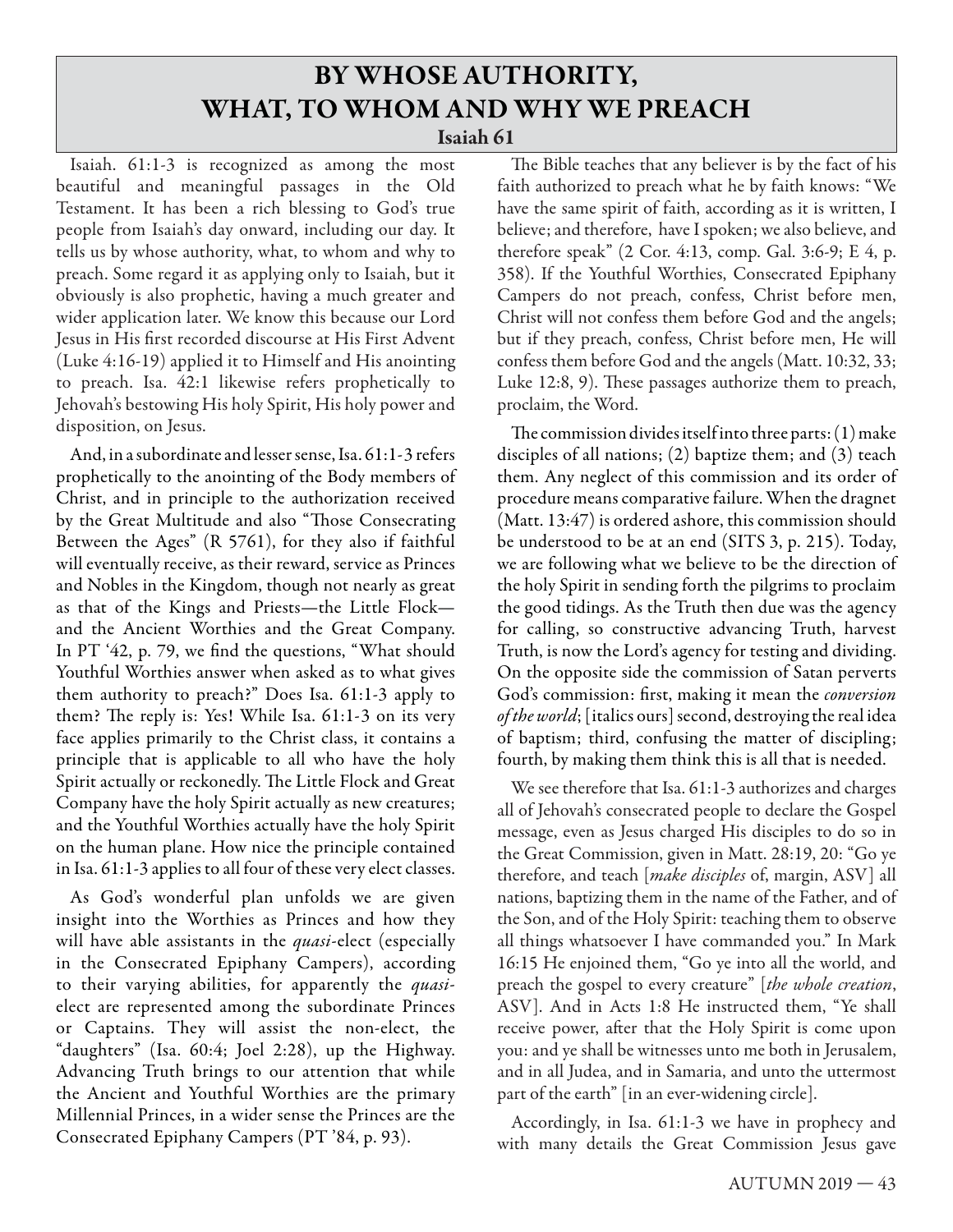to His disciples. This will become more evident as we examine the various parts of Isa. 61:1-3. V. 1 shows prophetically what Luke 3:21, 22; 4:18 and Acts 1:8 set forth, namely, that the holy Spirit is a prime requirement and authorization in all who would be good witnesses for Jehovah and His Son Jesus. Education and talents cannot make one a good servant of Jehovah without the holy Spirit. The holy Spirit is not only God's power, but also His disposition in Himself, Jesus, the Little Flock, Great Company, Youthful Worthies, Consecrated Epiphany Campers and other free moral agents.

Jesus was given the holy Spirit fully, completely— "God giveth not the Spirit by measure unto him" ( John 3:34). It was prophesied (Isa. 11:1-3) that as the Branch out of the family of David (through Nathan—Luke 3) "the spirit of the LORD [ Jehovah] shall rest upon him [ Jesus], the spirit of wisdom [Truth] and understanding [the ability to comprehend the Truth's meaning], the spirit of counsel [to plan what and how to do] and might [power], the spirit of knowledge [cognition] and of the fear of the LORD [reverence, embodying duty love and unselfish, disinterested love]; and shall make him of quick understanding in the fear of the LORD" (comp. E 15, pp. 64, 65, 393). As a result of this, "never man spake like this man" ( John 7:46).

Jesus Christ the obedient one, perfect in all ways was able to receive the Truth as due without measure, however all imperfect creatures have limitations of their capacities, the Little Flock could not and the rest of the consecrated cannot receive the holy Spirit without measure, but in a much lesser measure, varyingly according to each one's capacity and emptying of sin, error, selfishness and worldliness. Each one should of course seek and pray for such emptying to the extent of our ability and the in-filling of the holy Spirit (Luke 11:11-13; Eph. 5:18), the spirit of power, love and a sound mind (2 Tim. 1:7). The in-filling of the holy Spirit gives all the consecrated the authority, the ordination (R 5536), to preach and teach others according to ability and opportunity. Each one who has this authorization of the holy Spirit should deeply appreciate it and use it on all suitable occasions.

This principle continues to this day with the Consecrated Epiphany Campers, especially the Queen of Sheba class, having the heart-warming, energizing, of the holy Spirit of understanding. Yes, the bestowal of the holy Spirit by Jehovah on "Those Consecrating Between the Ages," though not the begettal of the Spirit, is nevertheless a marvelous experience, as those who continue to receive it here in the Expanded Gospel Age Harvest, can testify. It is an enlightenment of the mind with an understanding of the Truth, including the deep things of the Word (1 Cor. 2:10-16), which since Spiritbegettal has ceased can be understood by all of the truly consecrated (E 4, p. 469, E 15, pp. 652, 653). It is a heartwarming, and a quickening, an energizing in the Lord's service. This Constructive Advancing Truth remains a privilege for the pre-millennial seed of Abraham.

This marvelous Gospel-Age experience is not to be regarded as a part of the outpouring of the Spirit "for all flesh" (Joel 2:28), the outpouring of the Spirit in the Millennial Mediatorial Reign (which is still future). In that future outpouring, the Ancient Worthies will by Divine inspiration give the deeper Millennial revelations and the Youthful Worthies the less deep Millennial revelations (PT '26, pp. 116-120; BS '70, pp. 42-46). The Joel 2:28 outpouring of the Spirit is clearly still future.

Although Isa. 61:1-3 gives each brother and sister who receives it the authority to preach and to teach people of the world and the nominal church and some individual brethren privately (e.g., Acts 18:24-26), it does not of itself alone authorize its recipients to preach in and teach the church. While sisters have many good privileges of teaching and preaching (PT '39, p. 142; PT '71, pp. 12- 14; PT '83, p. 63), they are not given the privilege of teaching and preaching in the church. In addition to the authorization of Isa. 61:1-3 the authorization by God (1 Cor. 12:18, 28; Eph. 4:11-13)—in order for a brother to preach in and teach a local church he must also be appointed to do this through the vote by upraised hands of the pertinent ecclesia (Acts 14:23; SITS 6, pp. 276- 279); and anyone who without such an appointment by vote of the ecclesia willfully attempts to preach in and teach a local ecclesia is a usurper and power-grasper, one who lords it over the ecclesia.

Going back some 4000 yrs., the Jewish leaders were satisfied that they were the chosen fleshly seed of Abraham, through Isaac and Jacob (Matt. 3:9; John 8:33- 39), and therefore that God's chief favor was theirs; but because of their unsatisfactory development and unbelief they were cast off (Matt 8:12; 21:43; Rom. 11:7-10); and the Israelites indeed, and also the Gentiles who supplanted the broken-off Jewish branches (Rom. 11:19, 20), became the true primary spiritual seed of Abraham (Gal. 3:16, 29; Rev. 7:1-8). Therefore with Jesus (Isa. 42:1; 52:13) they became God's primary spiritual elect, in line to be God's heirs, and joint-heirs with Jesus, the inheritors of the Kingdom as their eternal dwelling place (Psa. 2:8; Heb. 1:2; Rev. 21:7; Rom. 8:17).

#### **WHAT AND TO WHOM WE ARE TO PREACH**

The Hebrew word basar, translated preach in Isa. 61:1,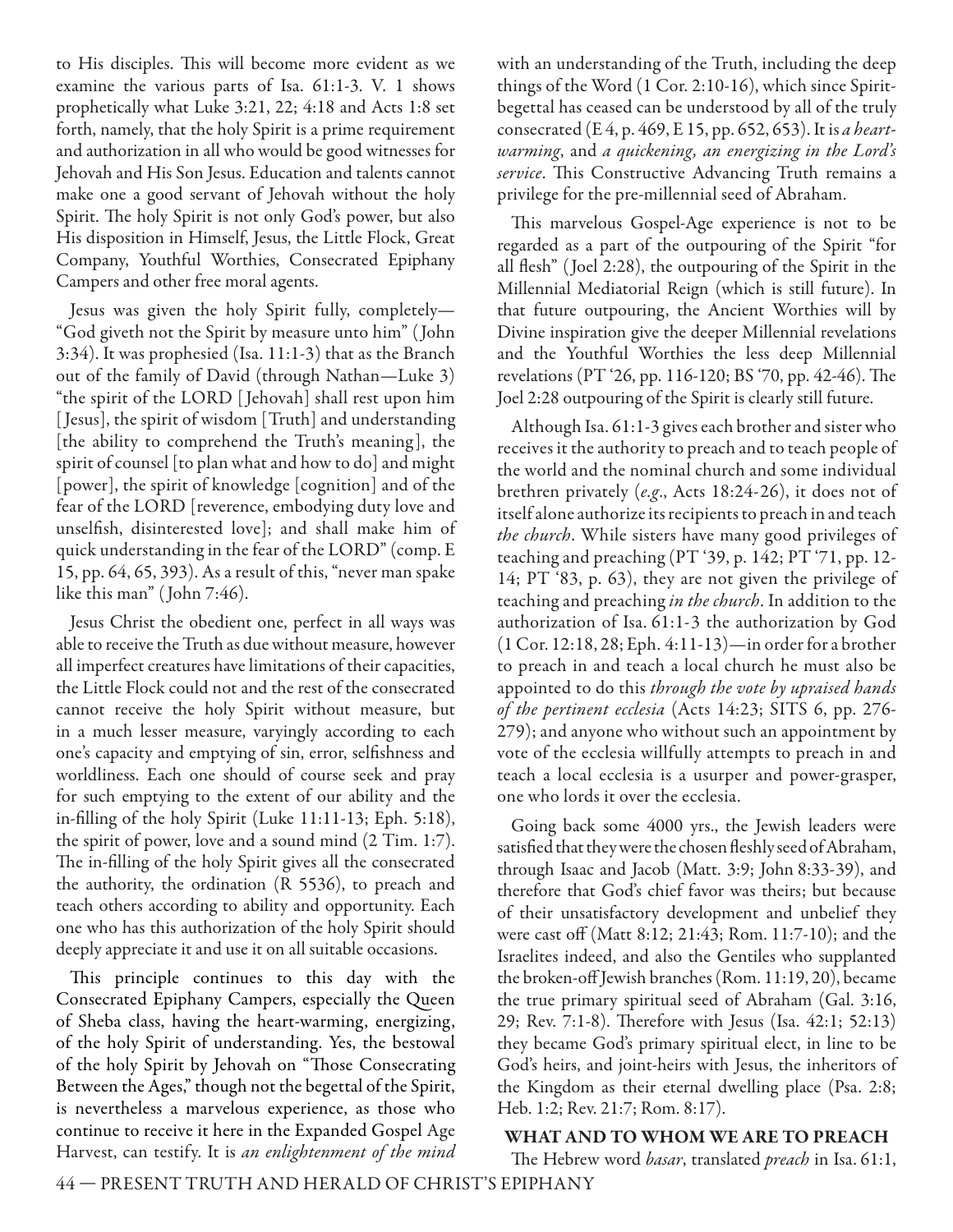means to cheerfully announce. And God's people are commissioned to cheerfully announce the "good tidings," "the gospel" (Luke 4:18), the "good tidings of great joy, which shall be to all people" (Luke 2:10), the glad news of God's love providing salvation through faith in Jesus and His great Ransom-sacrifice. This has included the "good tidings of good" (Isa. 52:7), in other words, *the best* tidings, the High Calling salvation, salvation also for the rest of the elect, the *quasi*-elect and the non-elect. This is the great Truth, the good tidings, the Gospel message that Jesus came to bear witness to as He went about the Father's business (John 18:37; Luke 2:49). The Kingdom message we are steadfastly to declare and how much better this message is than the eternal torment preaching, "the bad tidings of great misery to many people!"

As already mentioned, Jesus enjoined His disciples to "make disciples of all nations," to "preach the gospel to the whole creation" and to be "witnesses unto me . . . unto the uttermost part of the earth." There are comparatively few limitations, one of which is in Isa. 61:1. It states that we are "to preach good tidings unto the meek." The Hebrew word *anaw*, here translated *meek*, has also the thought of humble, lowly, poor and needy. In Luke 4:18 poor is used. Some have a very proud, know-it-all attitude, and so have little or no humility and meekness (teachableness and leadableness). They are not ready to accept the good tidings, so it is not profitable to spend much time preaching to such. We could better spend time preaching the good tidings to the meek and humble, also the poor and needy who usually have these desirable qualities, and are "poor in spirit" (Matt. 5:3).

Jesus appealed especially to those "that labour and are heavy laden," who were not self-satisfied and self-righteous, but who felt the burden of sin and imperfection, who like Himself were "meek and lowly in heart [humble]" (Matt. 11:28-30). He said, "Give not that which is holy unto the dogs [biters and devourers, who snarl and snap at us], neither cast ye your pearls [the precious Truths] before swine [those groveling in sin, without desire for change]" (Matt. 7:6).

#### **BINDING UP THE BROKENHEARTED AND PROCLAIMING LIBERTY TO THE CAPTIVES**

Isa. 61:1-3 goes on to specify some things that are to be included in and accompany our preaching of the gospel—the Great Commission: "He hath sent me to bind up [heal-Luke 4:18] the brokenhearted." We read, "The LORD is nigh unto them that are of a broken heart; and saveth such as be of a contrite spirit." "A broken and a contrite heart, O God, thou wilt not despise." "I dwell in the high and holy place, with him also that is of a contrite and humble spirit, to revive the spirit of the humble, and to revive the heart of the contrite ones." "He healeth the broken in heart, and bindeth up their wounds" (Psa. 34:18; 51:17; 147:3; Isa. 57:15). And Jehovah has commissioned us, not to break hearts (Question Book, p. 512), but to seek and help the brokenhearted, including the bereaved, those disappointed by others and by failure of expectations, their own limitations, etc. Let us be diligent in this. Then we can aid in His work.

God's people are "to proclaim liberty [preach deliverance-Luke 4:18] to the captives," "to set at liberty them that are bruised [oppressed, downtrodden—RSV, NASB]," "and the opening of the prison to them that are bound." All of Adam's race came under condemnation to death through him. The only way to deliverance and liberty is by repentance, faith in Christ and consecration, whereby some—the spiritual elect—have been set free from the Adamic condemnation (Rom. 8:1). Through Christ they have become free indeed, and enjoy liberty in Christ, in which all are told to stand fast (John 8:31, 32, 36; Gal. 5:1).

The good tidings embrace also the message of Earth's Great Jubilee, of resurrection and restitution (restoration—Acts 3:19-21; Gal. 3:6-9), the cancelation of the Adamic death sentence on mankind, the freeing of all the dead in Adam from the prisonhouse of death, the rescue of the obedient of mankind from the oppression, power, and effects of the Adamic depravity and their obtaining everlasting life on earth (comp. Isa. 42:6, 7;  $49:8, 9$ ). The inclusion of the restitution message makes it the full gospel, the "good tidings of great joy, which shall be to all people."

Jesus is "the true Light, which lighteth every man that cometh into the world" ( John 1:9). Also Luke 4:18 says "recovering of sight to the blind." During the Gospel Age His people's preaching the good tidings enlightens greatly the figuratively blind eyes of the elect and at least measurably the *quasi*-elect. Let us be diligent in applying the figurative eyesalve (Rev.  $3:18$ ). In the Millennial Mediatorial Reign, God through Christ and His elect will have all to come to the exact knowledge of the Truth  $(1 \text{ Tim. } 2:4)$ . "Then the eyes of the blind [literal and figurative] shall be opened" and "the eyes of the blind shall see out of obscurity, and out of darkness" (Isa. 29:18; 35:5).

#### **PREACHING THE ACCEPTABLE YEAR OF THE LORD AND HIS DAY OF VENGEANCE**

AUTUMN 2019 — 45 Isa. 61:2 shows that God's people are "to proclaim [preach-Luke 4:18] the acceptable year of the LORD." The acceptable year of Jehovah for the High Calling first began to be preached by our Lord, who "brought life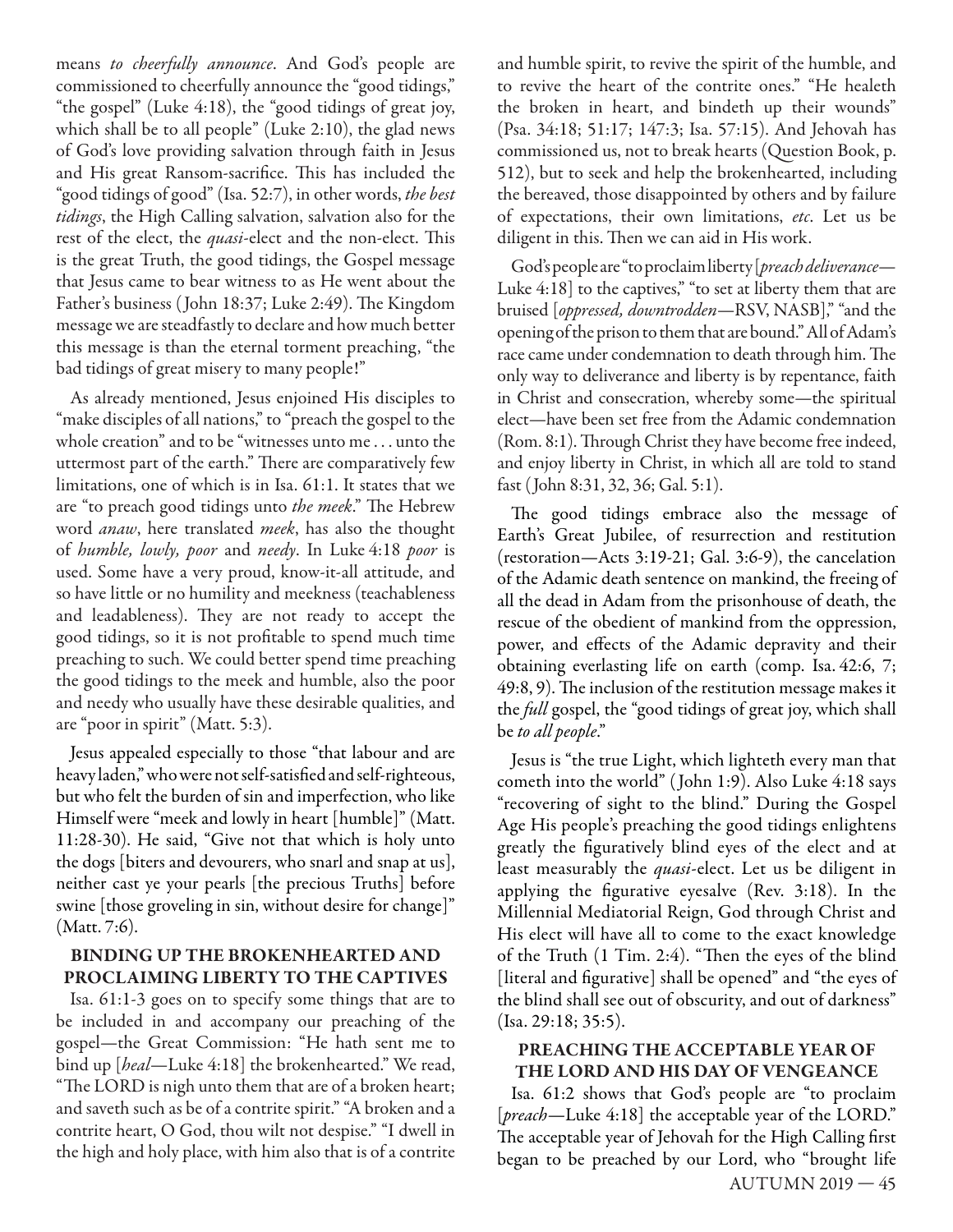and immortality to light through the gospel" (Heb. 2:3; 2 Tim. 1:10). The High Calling message was the proper message to preach during the Gospel Age until in the Fall of 1914, when the plowman (the trouble) overtook the reaper (Amos 9:13; R 5761; for many other proofs of the full end of the High Calling, see PT '71, p. 66–a copy free).

Acceptable Truth for the Gospel-Age Harvest "year of the LORD" properly still continues to be proclaimed in our day to "Those Consecrating Between the Ages" especially the Consecrated Epiphany Campers; the final class of the pre-Millennial seed of Abraham. We do not know the date of closing for this last call under selective features, so let us encourage others to consecrate while this grand opportunity is still offered. By God's holy Spirit we can, subordinately to proclaiming the Gospel-Age acceptable year of Jehovah, preach also His coming acceptable year for the world, which is the Millennial Mediatorial Reign.

The holy Spirit and Word of God authorize His consecrated people to proclaim "the day of vengeance of our God," the great Time of Trouble, with which this Gospel Age ends. God's enlightened people continue to preach it here in the Expanded Gospel Age Harvest, along with the dark cloud's silver lining—the coming Kingdom  $(Isa. 34:8; 63:4; SITS 4, p. 19).$  The ending of the Times of the Gentiles and the beginning of the great Time of Trouble in 1914 has been and continues to be preached by our movement since Pastor Russell brought it to light!

#### **COMFORTING ALL MOURNERS**

The commission of God's people surely includes comforting the sorrowing and mourning ones, particularly with the Truth and its Spirit, the Comforter ( John 16:7). Especially in this great Time of Trouble much comfort has been given and will need to be given by God's consecrated children, particularly as we come into the severer trouble features. There is the message of comfort and the coming Kingdom that has been and will need to be given, especially in Phase II of Jacob's Trouble, not only to sorrowing ones among the Jews (Isa. 40:1, 2; Zech. 12:9-14), but also to people of the world in general (Matt. 24:30; Rev. 1:7; 18:9, 11, 15, 19, 20).

Isa. 61:3 adds, "To appoint unto them that mourn in Zion." God's people are to provide for and make suitable arrangements for this class of mourners [not only to the consecrated Church but to all that mourn, the repentant]. "To give them beauty [the beauty of the resurrection] for ashes [the ashes of death]." This indicates an understanding of the beautiful and symmetric Divine

Plan for resurrection and restitution and its outcome. Ashes and sackcloth in Bible lands were signs of sorrow and mourning (Matt. 6:16-18) and represent the sorrows, creedal teachings and death. "The oil of joy" (comp. Psa. 45:7), the holy Spirit, is bestowed now and in the Millennial Mediatorial Reign and will be poured out for all flesh (Joel 2:28), to take away sorrow and mourning. This indicates an understanding of the beautiful and symmetric Divine Plan for resurrection and restitution and its outcome.

The first great purpose of proclaiming the gospel is for those to whom the preaching is done—"that they might be called trees of righteousness, the planting of the LORD." This message, if received into meek, humble, good, honest, reverent hearts, will cause the recipient to grow strong, firm, steady and like a good tree.

Trees in symbols of the Bible represent great ones, either good or bad. Psa. 1:1, 4 indicates the blessed man, likened to "a tree planted by the rivers of water" which is fruitful and prosperous. In Matt. 3:10 we read "every tree which bringeth not forth good fruit is hewn down, and cast in the fire." Those referred to are the great ones in Jewry who at the First Advent were not in a proper, repentant attitude of heart, not ready to receive the Messiah and therefore lost their standing before God.

The four elect classes, taken out from among mankind as a result of Gospel-Age preaching of the good tidings, the planting of the Lord, are set forth as beautiful ornamental trees, in their Millennial places, in Isa. 60:13: "The glory of Lebanon [the righteous as antitypical Levites—Psa. 92:12, 13] shall come unto thee [the antitypical Levites will be brought to Christ and the Church—Num. 3:6- 9], the fir tree [the Ancient Worthies], the pine tree [the Great Company], and the [box tree—the Youthful Worthies] together, to beautify the place of my sanctuary; and I will make the place of my feet glorious" (E 4, p. 324; PT '72, p. 36).

Isa. 41:19, 20 shows these same elect classes, but shows additionally the *quasi*-elect and non-elect saved classes, as figurative trees planted by Jehovah: "I will plant in the wilderness [the unfinished Millennial condition] the cedar [the saved non-elect], the shittah tree [the quasi-elect who did not consecrate in this life], and the myrtle [the Consecrated Epiphany Campers], and the oil [olive] tree [the Little Flock]; I will set in the desert the fir tree [the Ancient Worthies], and the pine [the Great Company], and the box tree [the Youthful Worthies] together" (PT '67, p. 75). What a wonderful figurative reforestation!

46 — PRESENT TRUTH AND HERALD OF CHRIST'S EPIPHANY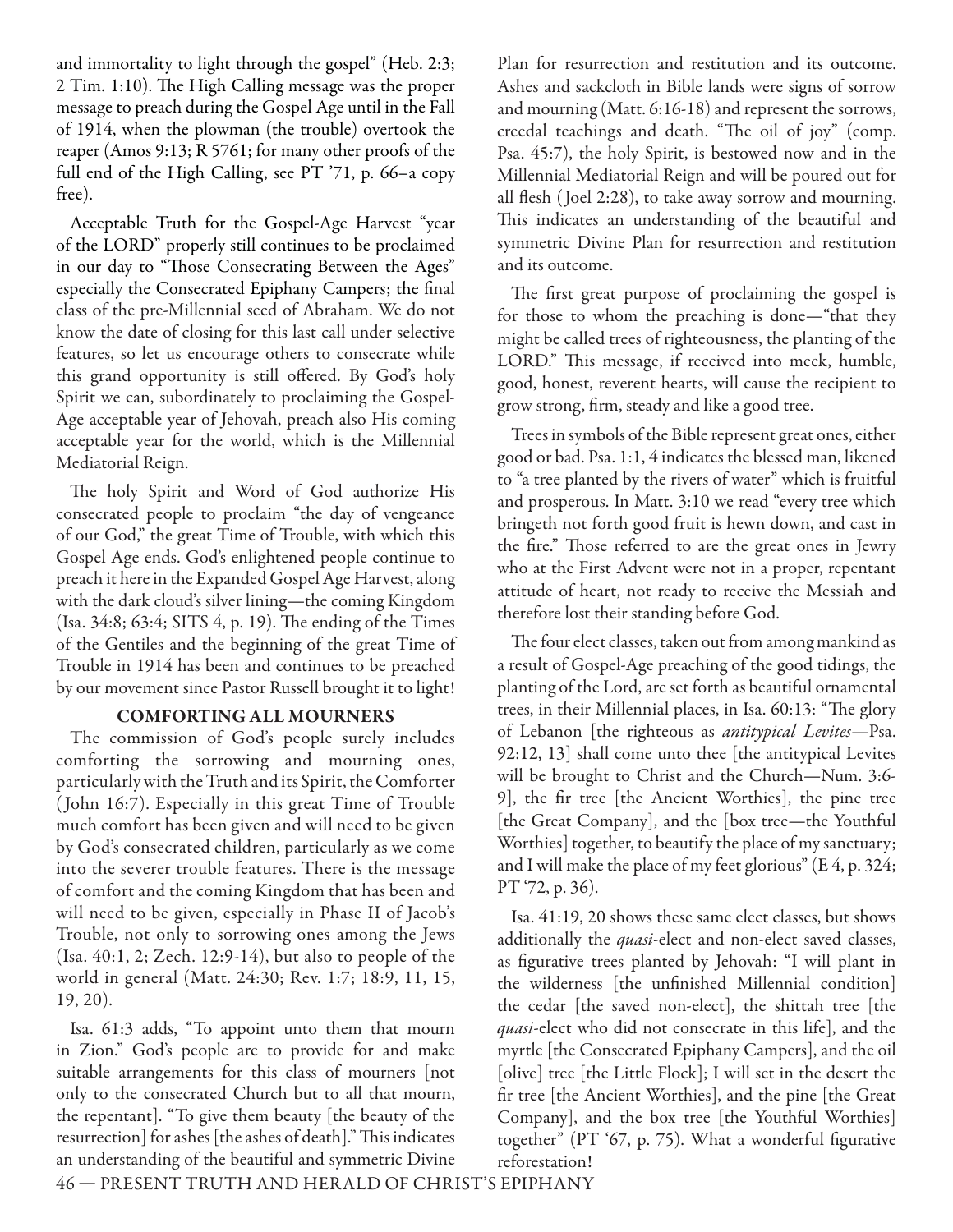The second and greatest purpose of the proclaiming of the gospel is "that he [Jehovah] might be GLORIFIED." This is shown also in Matt. 5:16: "Let your light so shine before men, that they may see your good works, and GLORIFY your Father which is in heaven." Note also 1 Cor. 10:31: "Whether therefore ye eat, or drink, or whatsoever ye do, do *all to* THE GLORY *of God*." Our preaching should as far as possible reflect credit upon God, and make His attributes, especially His great wisdom, justice, love and power, to shine in others' estimation. What marvelous teachings end with Isa. 61:1-3!

#### **MILLENNIAL WORKS, ETC., DESCRIBED IN ISA. 61: 4-11**

Isa. 61:4 obviously refers to the restoration work of the Millennial Mediatorial Reign. The literal and figurative wastes and desolations of the conditions under the curse, including those of the Time of Trouble, will in every good, God-pleasing way be rebuilt and restored, so that mankind and the earth will be fully perfect by the end of the Mediatorial Reign and the Little Season. By then the rebuilding of mankind and reforestation will be complete!

The "strangers" in v. 5 seem to refer to the Worthies, strangers to the High Calling (Ex. 12:48, 49; Lev. 19:10; E 4, pp. 374, 443, 444; E 11, pp. 207-209; PT '72, p. 39), through whom the Millennial flocks, the "other sheep" of John 10:16, will be fed with the Truth as due and shepherded otherwise (Matt. 25:34-40). The "sons of the alien" seem to refer to the *quasi-elect*, especially the Consecrated Epiphany Campers (most of whom have been won for the Lord by the Youthful Worthies). They as *quasi-elect* Jews and Gentiles and Millennial missionaries will do the successful preparation of the hearts and seed-sowing in the Mediatorial Reign and will make many converts (Psa. 107:22; Joel 2:28). World conversion will then occur. They will assist greatly also in taking care of mankind as figurative branches in The Christ as the Millennial Vine. Yes, we see the need for a strict development of the Consecrated Epiphany Campers, especially the Queen of Sheba class, for the work given into their hands will be of utmost importance! (PT '99, p. 87).

Jesus as the great antitypical High Priest (v. 6); will be universally recognized and also the Underpriests, the Body members (Psa. 87:5). They also (and subordinately the Great Company on a lower spirit plane) will be called the true servants of Jehovah. They will accept and appropriate to His purposes the rich offerings of mankind (Isa. 60:5); and in the growth and progress of the Sheep class in God's image they will rejoice greatly.

For the disfavor and reproach the Christ had in this life they will then have instead compensating rich blessings of Divine favor, sights, associations, etc. (v. 7). As for mankind, for the disgraceful, confused condition of the race in sin, evil and degradation, they will have a contrasted experience with good and righteousness (Psa. 90; SITS 1, chap. 7; E 6, pp. 433, 434), and will rejoice greatly in their portion. In the earthly sphere they will get the contrasted blessings and experiences with good and righteousness, and everlasting joy will be theirs (comp. Isa. 35:10).

Jehovah delights in justice, and therefore eventually recompenses the good as here indicated (v.8; comp. Heb. 6:10). He hates injustice, even if coupled with other things which are thought to be acceptable. God will direct the restitutionists' work in Truth in contrast with error and will make the New Covenant with them  $($  Jer. 31:31-34; Ezek. 16:60-63). The restitutionists' converts will be recognized and acknowledged among mankind (v. 9), as true seed of Abraham, whom Jehovah has blessed.

The spiritual elect while in the flesh and in glory greatly rejoice in the Lord as they see how His Plan works out, with the world being Millennially converted (v. 10). They recognize that the antitypical garments of glory and beauty as the World's High Priest, the Millennial powers, possessions, privileges, prerogatives and services, will surely accomplish great things. They recognize Jesus, the Head, the Bridegroom, as clothed with the garments of salvation, the official powers that bring salvation to the church and the world, and the Bride as in the earthly lifetime clothed with Christ's righteousness, but in her glorified condition as having her own righteousness (Rev. 19:9), and having the beautiful adornments of Christlikeness.

For as in nature in the earth-garden the plants bring forth buds and things that are sown spring forth (v. 11), so in the Mediatorial Reign of Christ, Jehovah will cause righteousness and praise to Him to spring forth before all nations, so that eventually all iniquity will stop her mouth, the righteous will flourish and every creature in heaven and on earth, including those who were the restless masses, will be heard saying, "Blessing, and honour, and glory, and power, be unto him that sitteth upon the throne, and unto the Lamb forever and ever!" (Psa. 107:42; 72:7; Rev. 5:13). We rejoice in the rich prophetic meaning of this marvelous chapter and trust it and its exhortation to preach the good tidings to the meek will be a source of lasting benefit to many, that they may become figurative trees of righteousness and glorify Jehovah!